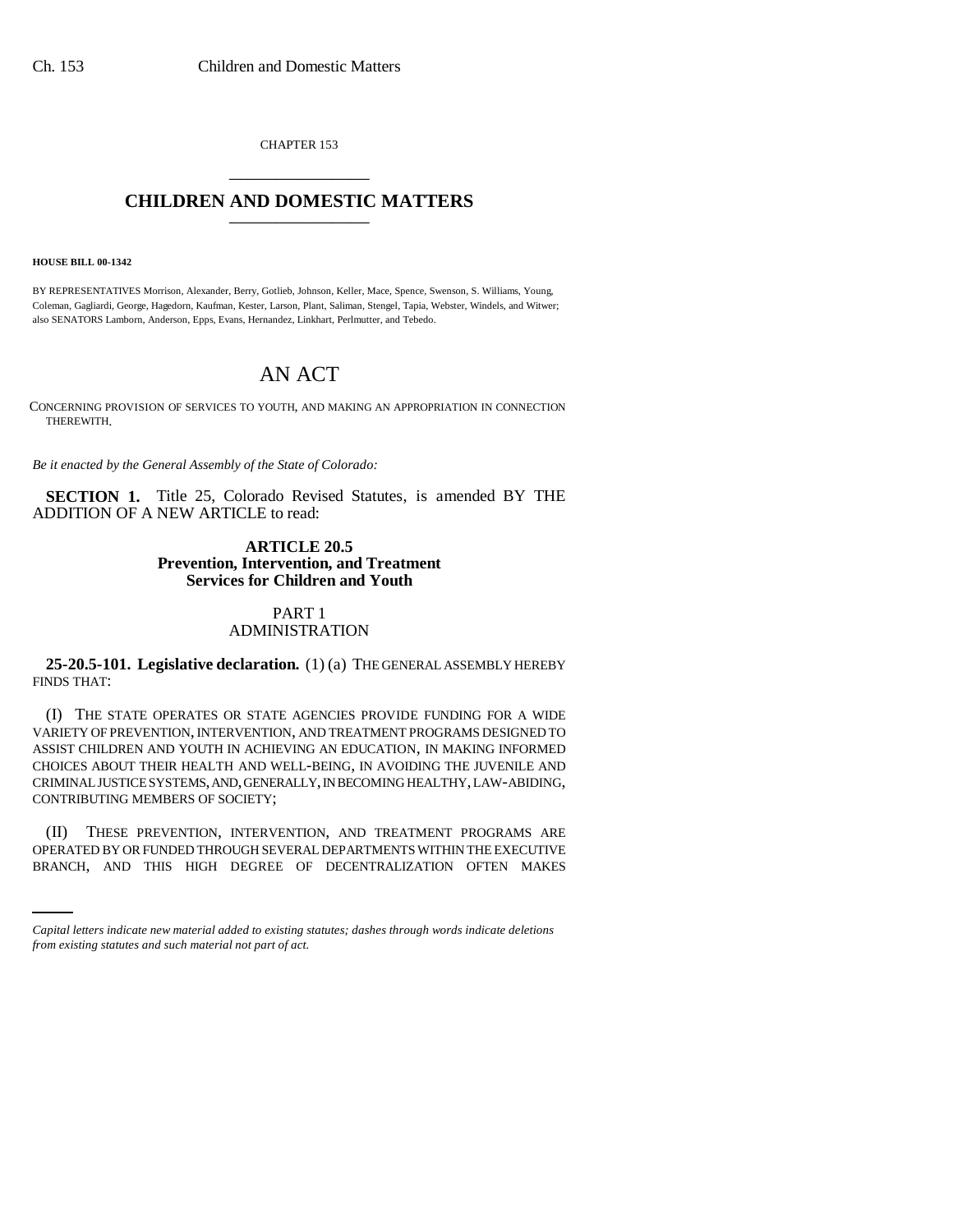COMMUNICATIONS BETWEEN AND AMONG THESE DEPARTMENTS AND PROGRAMS DIFFICULT;

(III) THERE IS SOME OVERLAP AMONG PREVENTION, INTERVENTION, AND TREATMENT PROGRAMS, SOMETIMES RESULTING IN THE POTENTIALLY INEFFICIENT USE OF STATE RESOURCES WHICH MAY RESULT IN THE PROVISION OF FEWER SERVICES TO CHILDREN AND YOUTH;

(IV) THE DISPERSION OF PREVENTION, INTERVENTION, AND TREATMENT PROGRAMS AMONG STATE DEPARTMENTS MAKES IT DIFFICULT FOR BOTH STATE EMPLOYEES AND THE PUBLIC TO DETERMINE WHAT PROGRAMS ARE AVAILABLE AND WHAT SERVICES ARE PROVIDED THROUGH PREVENTION, INTERVENTION, AND TREATMENT PROGRAMS THAT ARE OPERATED BY OR FUNDED THROUGH STATE AGENCIES;

(V) THE TERM LIMITATIONS PLACED ON PERSONS WHO SERVE IN PUBLIC OFFICE, INCLUDING MEMBERS OF THE GENERAL ASSEMBLY, MAKE IT INCREASINGLY IMPORTANT THAT INFORMATION CONCERNING THE EXISTENCE, FUNDING, AND OPERATION OF PREVENTION, INTERVENTION, AND TREATMENT PROGRAMS FOR YOUTH BE READILY ACCESSIBLE;

(VI) IN THE AREA OF PREVENTION, INTERVENTION, AND TREATMENT SERVICES, THERE IS A CRITICAL NEED FOR LOCAL AND STATE PROGRAMS TO OVERCOME BARRIERS AND THE CATEGORICAL REQUIREMENTS OF VARIOUS FUNDING SOURCES IN ORDER TO DESIGN AND IMPLEMENT PROGRAMS THAT PROVIDE A MORE COMPREHENSIVE RESPONSE TO THE NEEDS OF COLORADO YOUTH;

(VII) RESEARCH DEMONSTRATES THAT PROGRAM COORDINATION AMONG MULTIPLE SYSTEMS FOR THE PURPOSE OF IMPROVING PREVENTION, INTERVENTION, AND TREATMENT SERVICES RESULTS IN SIGNIFICANT POSITIVE OUTCOMES;

(VIII) A UNIFIED, COORDINATED RESPONSE TO COMMUNITY-BASED PROGRAMS FOR THE DELIVERY OF PREVENTION, INTERVENTION, AND TREATMENT SERVICES HAS PROVEN TO BE AN EFFECTIVE AND EFFICIENT STATE RESPONSE TO LOCAL PROGRAMS AND THEIR NEEDS.

(b) THE GENERAL ASSEMBLY THEREFORE FINDS THAT IT IS IN THE BEST INTERESTS OF THE CHILDREN, YOUTH, AND FAMILIES OF THE STATE TO CREATE A SINGLE DIVISION IN THE DEPARTMENT OF PUBLIC HEALTH AND ENVIRONMENT TO OPERATE PREVENTION AND INTERVENTION PROGRAMS AND TO OVERSEE THE PROVISION OF PREVENTION, INTERVENTION, AND TREATMENT SERVICES THROUGH FEDERALLY AND STATE-FUNDED PREVENTION, INTERVENTION, AND TREATMENT PROGRAMS TO ENSURE COLLABORATION AMONG PROGRAMS AND THE AVAILABILITY OF A CONTINUUM OF SERVICES FOR CHILDREN AND YOUTH.

**25-20.5-102. Definitions.** AS USED IN THIS ARTICLE, UNLESS THE CONTEXT OTHERWISE REQUIRES:

(1) "DEPARTMENT" MEANS THE DEPARTMENT OF PUBLIC HEALTH AND ENVIRONMENT, CREATED PURSUANT TO SECTION 25-1-102.

(2) "DIVISION" MEANS THE DIVISION OF PREVENTION AND INTERVENTION SERVICES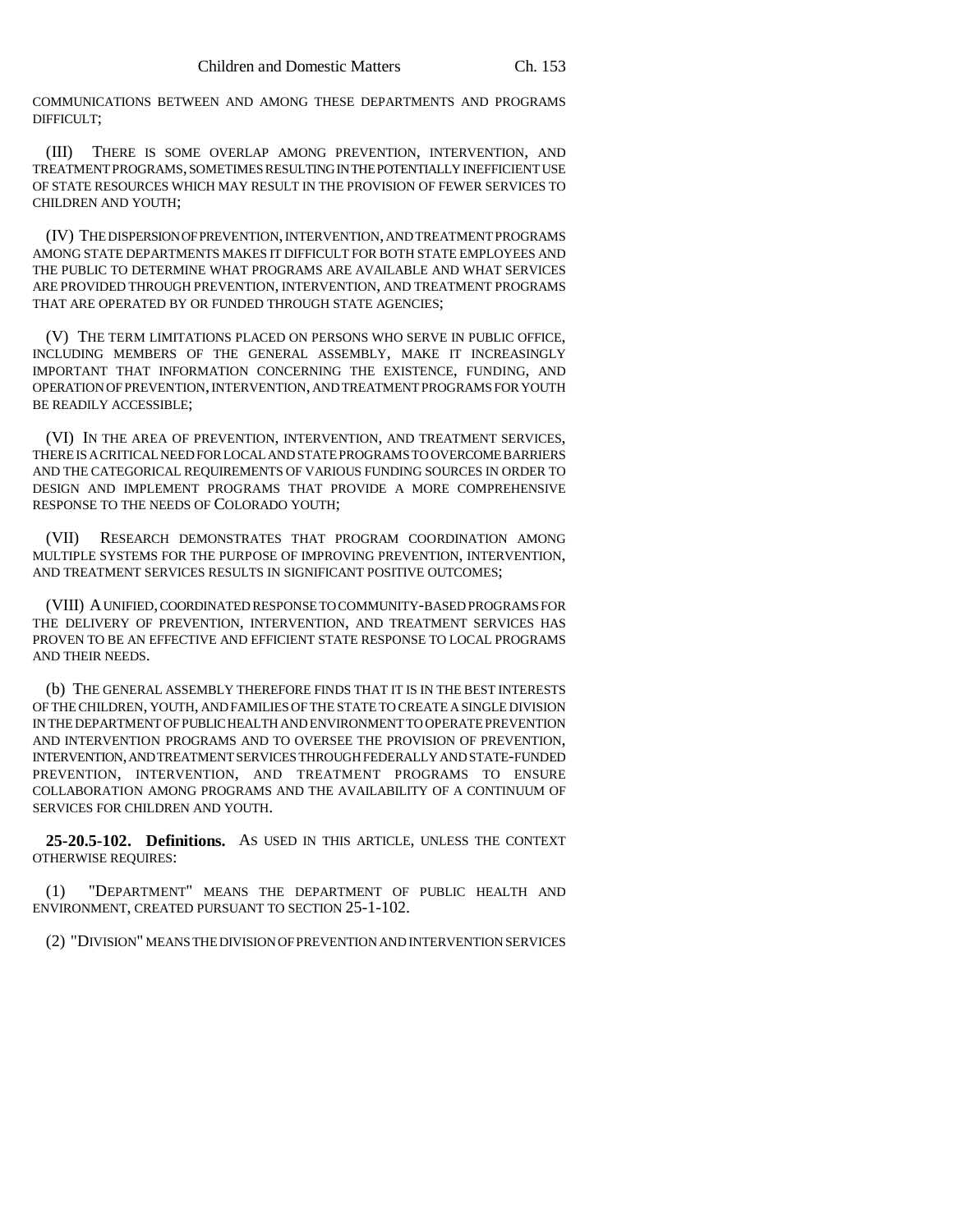FOR CHILDREN AND YOUTH CREATED IN SECTION 25-20.5-103.

(3) "EXECUTIVE DIRECTOR" MEANS THE EXECUTIVE DIRECTOR OF THE DEPARTMENT OF PUBLIC HEALTH AND ENVIRONMENT.

(4) "PREVENTION, INTERVENTION, AND TREATMENT PROGRAM" MEANS A PROGRAM THAT PROVIDES PREVENTION, INTERVENTION, OR TREATMENT SERVICES.

(5) "PREVENTION, INTERVENTION, AND TREATMENT SERVICES" MEANS SERVICES THAT ARE DESIGNED TO PROMOTE THE WELL-BEING OF CHILDREN AND YOUTH AND THEIR FAMILIES BY DECREASING HIGH-RISK BEHAVIORS, STRENGTHENING HEALTHY BEHAVIORS, AND PROMOTING FAMILY STABILITY.

(6) "STATE PLAN" MEANS THE STATE PLAN FOR DELIVERY OF PREVENTION, INTERVENTION, AND TREATMENT SERVICES TO CHILDREN AND YOUTH THROUGHOUT THE STATE ADOPTED BY THE DIVISION PURSUANT TO SECTION 25-20.5-105.

**25-20.5-103. Division of prevention and intervention services for children** and youth - creation. (1) THERE IS HEREBY CREATED WITHIN THE DEPARTMENT OF PUBLIC HEALTH AND ENVIRONMENT A DIVISION OF PREVENTION AND INTERVENTION SERVICES FOR CHILDREN AND YOUTH. THE DIVISION SHALL BE HEADED BY THE DIRECTOR OF PREVENTION AND INTERVENTION SERVICES APPOINTED BY THE EXECUTIVE DIRECTOR OF THE DEPARTMENT OF PUBLIC HEALTH AND ENVIRONMENT IN ACCORDANCE WITH SECTION 13 OF ARTICLE XII OF THE STATE CONSTITUTION.

(2) THE DIVISION SHALL EXERCISE ITS POWERS AND PERFORM ITS DUTIES AND FUNCTIONS SPECIFIED IN THIS ARTICLE UNDER THE DEPARTMENT OF PUBLIC HEALTH AND ENVIRONMENT AS IF IT WERE TRANSFERRED TO THE DEPARTMENT BY A **TYPE 2** TRANSFER AS SUCH TRANSFER IS DEFINED IN THE "ADMINISTRATIVE ORGANIZATION ACT OF 1968", ARTICLE 1 OF TITLE 24, C.R.S.

**25-20.5-104. Functions of division.** (1) THE DIVISION HAS THE FOLLOWING FUNCTIONS:

(a) ON OR BEFORE FEBRUARY 1, 2001, TO SUBMIT TO THE EXECUTIVE DIRECTOR, TO THE TONY GRAMPSAS YOUTH SERVICES BOARD, AND TO THE GOVERNOR FOR APPROVAL A STATE PLAN FOR DELIVERY OF PREVENTION, INTERVENTION, AND TREATMENT SERVICES TO CHILDREN AND YOUTH THROUGHOUT THE STATE AS PROVIDED IN SECTION 25-20.5-105, AND TO BIENNIALLY REVIEW THE STATE PLAN AND SUBMIT REVISIONS AS PROVIDED BY RULE OF THE STATE BOARD OF HEALTH TO THE EXECUTIVE DIRECTOR, THE TONY GRAMPSAS YOUTH SERVICES BOARD, AND THE GOVERNOR FOR APPROVAL;

(b) TO IDENTIFY PERFORMANCE INDICATORS FOR PREVENTION, INTERVENTION, AND TREATMENT PROGRAMS BASED ON THE STANDARDS ADOPTED BY THE STATE BOARD OF HEALTH PURSUANT TO SECTION 25-20.5-106(2) (d), AND TO REVIEW, AS PROVIDED IN SECTION 25-20.5-108 ALL PREVENTION, INTERVENTION, AND TREATMENT PROGRAMS OPERATED BY THE DIVISION AND BY OTHER STATE DEPARTMENTS;

(c) TO ACT AS A LIAISON WITH COMMUNITIES THROUGHOUT THE STATE AND ASSIST THE COMMUNITIES IN THEIR EFFORTS TO ASSESS THEIR NEEDS WITH REGARD TO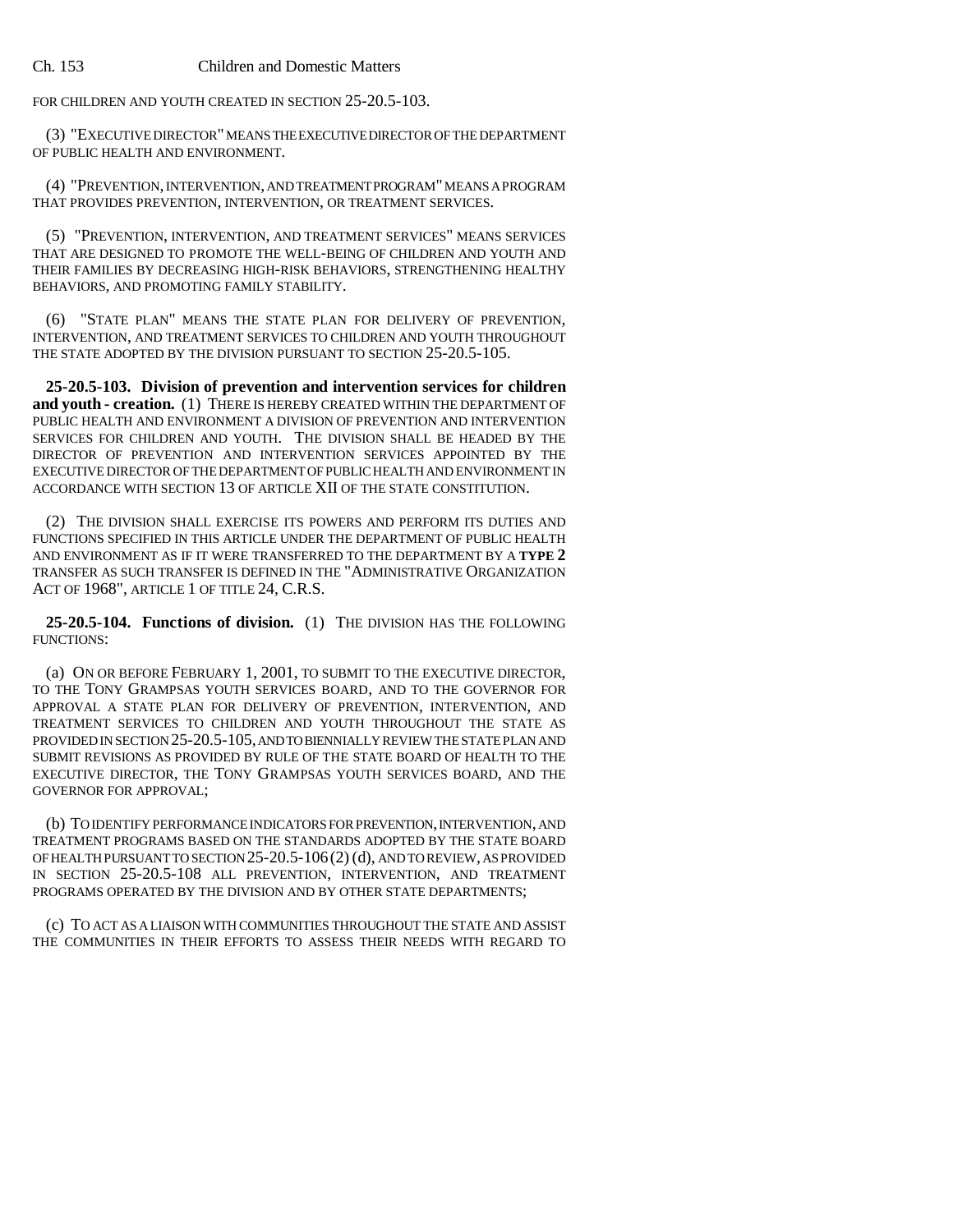PREVENTION, INTERVENTION, AND TREATMENT SERVICES AND TO PROVIDE INFORMATION TO ASSIST THE COMMUNITIES IN OBTAINING FUNDING FOR APPROPRIATE PREVENTION, INTERVENTION, AND TREATMENT PROGRAMS;

(d) TO PROVIDE TECHNICAL ASSISTANCE TO COMMUNITIES AND TO ENTITIES THAT PROVIDE PREVENTION, INTERVENTION, AND TREATMENT SERVICES;

(e) TO OPERATE THE PREVENTION AND INTERVENTION PROGRAMS SPECIFIED IN THIS ARTICLE AND SUCH OTHER PREVENTION AND INTERVENTION PROGRAMS AS MAY BE CREATED IN OR TRANSFERRED TO THE DIVISION BY EXECUTIVE ORDER TO BE FUNDED SOLELY BY NON-STATE MONEYS, INCLUDING BUT NOT LIMITED TO REVIEWING APPLICATIONS SUBMITTED BY ENTITIES TO RECEIVE FUNDING THROUGH SAID PROGRAMS, AWARDING GRANTS BASED ON SUCH APPLICATIONS, AND NOTIFYING THE STATE BOARD OF HEALTH OF THE GRANTS AWARDED AND THE AMOUNTS OF SAID GRANTS; EXCEPT THAT THE TONY GRAMPSAS YOUTH SERVICES BOARD SHALL REVIEW APPLICATIONS AND AWARD GRANTS FOR THE PROGRAMS SPECIFIED IN PART 2 OF THIS ARTICLE;

(f) TO SOLICIT AND ACCEPT GRANTS FROM THE FEDERAL GOVERNMENT AND TO SOLICIT AND ACCEPT CONTRIBUTIONS, GRANTS, GIFTS, BEQUESTS, AND DONATIONS FROM INDIVIDUALS, PRIVATE ORGANIZATIONS, AND FOUNDATIONS FOR THE OPERATION OF ANY PREVENTION AND INTERVENTION PROGRAMS UNDER THE AUTHORITY OF THE DIVISION;

(g) TO PERIODICALLY REVIEW THE FEDERAL FUNDING GUIDELINES FOR FEDERAL PREVENTION, INTERVENTION, AND TREATMENT PROGRAMS AND TO SEEK THE MAXIMUM FLEXIBILITY IN THE USE OF FEDERAL MONEYS IN FUNDING PREVENTION, INTERVENTION, AND TREATMENT PROGRAMS PROVIDED THROUGH THE STATE PLAN;

(h) TO SEEK SUCH FEDERAL WAIVERS AS MAY BE NECESSARY TO ALLOW THE DIVISION TO COMBINE FEDERAL MONEYS AVAILABLE THROUGH VARIOUS FEDERAL PREVENTION, INTERVENTION, AND TREATMENT PROGRAMS AND TO COMBINE SAID MONEYS WITH MONEYS APPROPRIATED BY THE GENERAL ASSEMBLY TO FUND STATE PREVENTION, INTERVENTION, AND TREATMENT PROGRAMS TO ALLOW THE GREATEST FLEXIBILITY IN AWARDING COMBINED PROGRAM FUNDING TO COMMUNITY-BASED PREVENTION, INTERVENTION, AND TREATMENT PROGRAMS;

(i) (I) TO OPERATE THE COMPREHENSIVE COMMUNITY-BASED PREVENTION AND INTERVENTION SERVICES PILOT PROGRAM CREATED PURSUANT TO SECTION 25-20.5-110.

(II) THIS PARAGRAPH (i) IS REPEALED, EFFECTIVE JULY 1, 2004.

(2) IN ADDITION TO ANY PREVENTION AND INTERVENTION PROGRAMS CREATED IN OR TRANSFERRED TO THE DIVISION BY EXECUTIVE ORDER AND ANY PREVENTION AND INTERVENTION PROGRAMS TRANSFERRED TO THE DIVISION BY THE EXECUTIVE DIRECTOR PURSUANT TO SUBSECTION (4) OF THIS SECTION, THE DIVISION SHALL OPERATE THE FOLLOWING PREVENTION AND INTERVENTION PROGRAMS:

(a) THE TONY GRAMPSAS YOUTH SERVICES PROGRAM CREATED IN SECTION 25-20.5-201;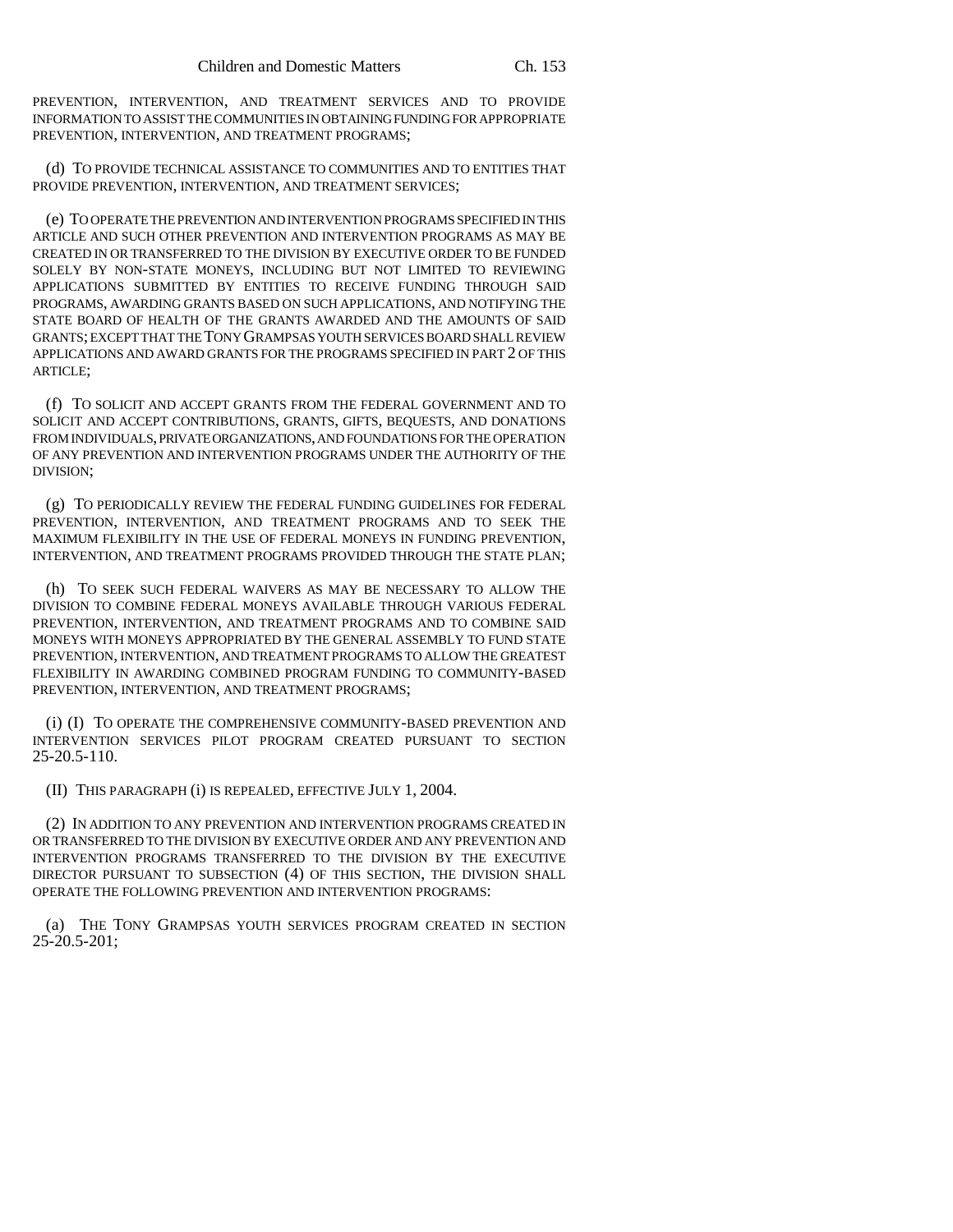(b) THE COLORADO YOUTH MENTORING SERVICES PROGRAM CREATED IN SECTION 25-20.5-203;

(c) THE COLORADO STUDENT DROPOUT PREVENTION AND INTERVENTION PROGRAM CREATED IN SECTION 25-20.5-204;

(d) THE COLORADO CHILDREN'S TRUST FUND CREATED IN ARTICLE 3.5 OF TITLE 19,  $C.R.S.:$ 

(e) THE FAMILY DEVELOPMENT CENTER PROGRAM CREATED IN SECTION 26-18-104, C.R.S.

(3) IN OPERATING PREVENTION AND INTERVENTION PROGRAMS, ON RECEIPT OF AN APPLICATION FOR FUNDING THROUGH ANY OF SAID PREVENTION AND INTERVENTION PROGRAMS, THE DIVISION SHALL REVIEW THE APPLICATION AND DETERMINE WHETHER THERE ARE OTHER PREVENTION, INTERVENTION, AND TREATMENT PROGRAMS OPERATED BY STATE AGENCIES WITHIN THIS STATE THROUGH WHICH FUNDING MAY BE AVAILABLE TO THE APPLICANT. WITH THE APPLICANT'S CONSENT, THE DIVISION SHALL FORWARD A COPY OF THE APPLICATION TO ANY SUCH PROGRAM FOR CONSIDERATION.

(4) THE EXECUTIVE DIRECTOR SHALL TRANSFER ANY PREVENTION AND INTERVENTION PROGRAMS OPERATED BY THE DEPARTMENT TO THE DIVISION, AS HE OR SHE DEEMS APPROPRIATE. THE DIVISION SHALL COLLABORATE WITH ANY OTHER DIVISION WITHIN THE DEPARTMENT THAT OPERATES A PREVENTION, INTERVENTION, AND TREATMENT PROGRAM IN THE SAME MANNER THAT IT COLLABORATES WITH OTHER STATE AGENCIES THAT OPERATE PREVENTION, INTERVENTION, AND TREATMENT PROGRAMS.

**25-20.5-105. State plan for delivery of prevention, intervention, and treatment services to children and youth - contents.** (1) ON OR BEFORE FEBRUARY 1, 2001, THE DIVISION SHALL SUBMIT TO THE GOVERNOR, THE TONY GRAMPSAS YOUTH SERVICES BOARD, AND THE EXECUTIVE DIRECTOR FOR APPROVAL A STATE PLAN FOR DELIVERY OF PREVENTION, INTERVENTION, AND TREATMENT SERVICES TO CHILDREN AND YOUTH THROUGHOUT THE STATE. THE STATE PLAN SHALL APPLY TO ALL PREVENTION, INTERVENTION, AND TREATMENT PROGRAMS THAT RECEIVE STATE OR FEDERAL FUNDS AND ARE OPERATED WITHIN THE STATE. THE STATE PLAN SHALL BE DESIGNED TO COORDINATE AND PROVIDE DIRECTION FOR THE DELIVERY OF PREVENTION, INTERVENTION, AND TREATMENT SERVICES THROUGH THE VARIOUS PREVENTION AND INTERVENTION PROGRAMS OPERATED BY THE DIVISION AND THE PREVENTION, INTERVENTION, AND TREATMENT PROGRAMS OPERATED BY OTHER STATE DEPARTMENTS AND TO ENSURE COLLABORATION AMONG PROGRAMS THAT RESULTS IN A CONTINUUM OF SERVICES AVAILABLE TO CHILDREN AND YOUTH THROUGHOUT THE STATE. AT A MINIMUM, THE STATE PLAN SHALL:

(a) TARGET AND PRIORITIZE COMMUNITY PREVENTION, INTERVENTION, AND TREATMENT SERVICES NEEDS THROUGHOUT THE STATE;

(b) SPECIFY THE STANDARDS FOR AND MEASURABLE OUTCOMES ANTICIPATED TO BE ACHIEVED BY PREVENTION, INTERVENTION, AND TREATMENT PROGRAMS THAT RECEIVE STATE AND FEDERAL FUNDS AND THE OUTCOMES TO BE ACHIEVED THROUGH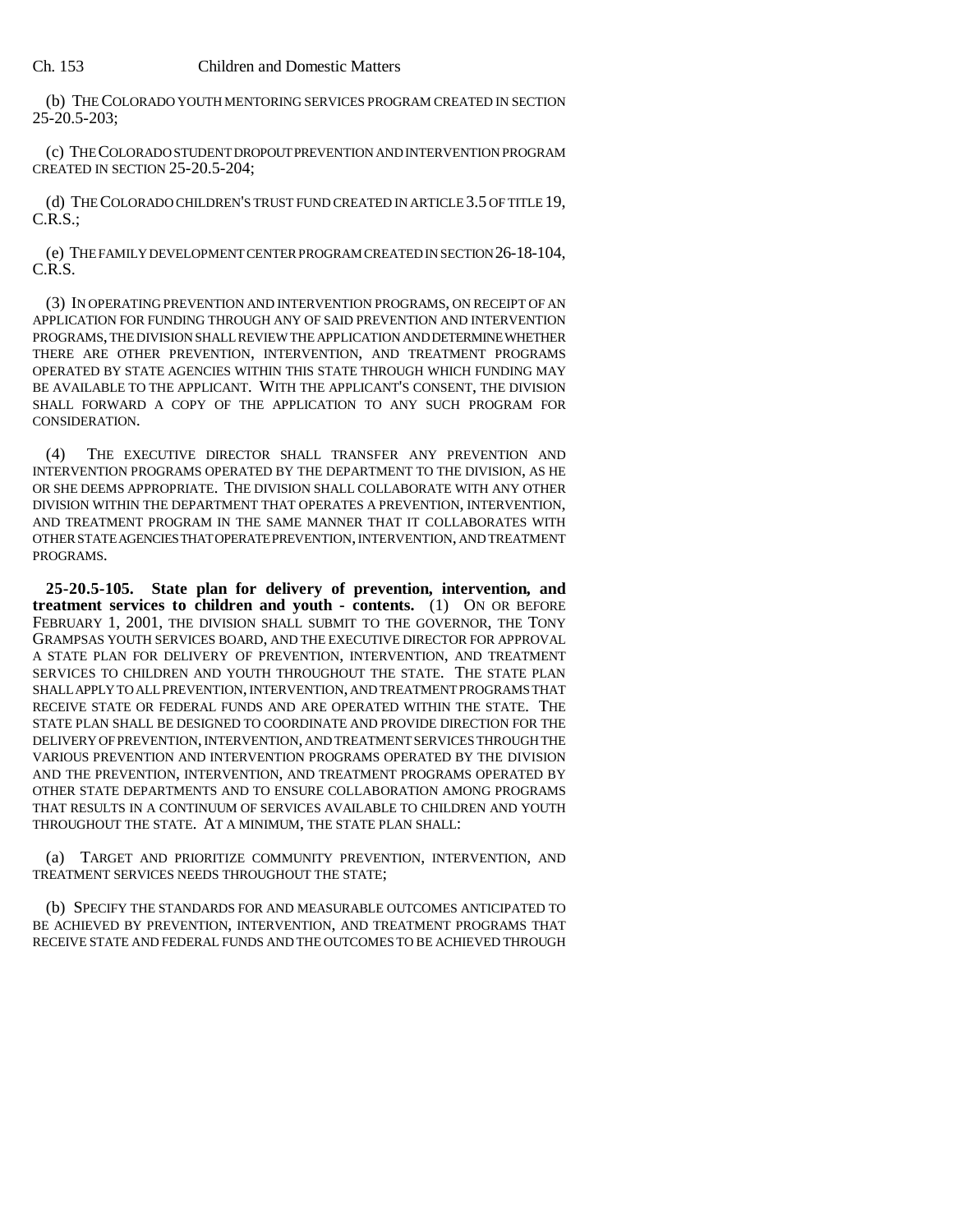THE COORDINATION OF SAID PREVENTION, INTERVENTION, AND TREATMENT PROGRAMS;

(c) IDENTIFY ALL STATE- AND COMMUNITY-BASED PREVENTION, INTERVENTION, AND TREATMENT PROGRAMS THAT ARE RECEIVING STATE AND FEDERAL FUNDS DURING THE FISCAL YEARS FOR WHICH THE PLAN IS SUBMITTED AND THE SCHEDULE FOR REVIEW OF SAID PREVENTION, INTERVENTION, AND TREATMENT PROGRAMS;

(d) IDENTIFY THE METHODS BY WHICH THE DIVISION SHALL ENCOURAGE COLLABORATION AT THE LOCAL LEVEL AMONG PUBLIC AND PRIVATE ENTITIES, INCLUDING BUT NOT LIMITED TO PRIVATE FOR-PROFIT AND NON-PROFIT PROVIDERS AND FAITH-BASED SERVICES PROVIDERS, IN PROVIDING PREVENTION, INTERVENTION, AND TREATMENT SERVICES;

(e) INCLUDE ANY OTHER INFORMATION REQUIRED BY RULE OF THE STATE BOARD OF HEALTH.

(2) THE DIVISION SHALL BIENNIALLY REVIEW AND REVISE THE STATE PLAN AS NECESSARY TO ENSURE THE MOST EFFICIENT AND EFFECTIVE DELIVERY OF PREVENTION, INTERVENTION, AND TREATMENT SERVICES THROUGHOUT THE STATE. THE DIVISION SHALL SUBMIT ANY REVISED STATE PLAN AS PROVIDED BY RULE OF THE STATE BOARD OF HEALTH TO THE GOVERNOR, THE TONY GRAMPSAS YOUTH SERVICES BOARD, AND THE EXECUTIVE DIRECTOR FOR APPROVAL.

(3) IN PREPARING THE STATE PLAN AND BIENNIAL REVISIONS TO THE STATE PLAN, THE DIVISION SHALL HOLD AT LEAST TWO PUBLIC MEETINGS TO RECEIVE INPUT FROM MEMBERS OF THE PUBLIC AND FROM STATE AGENCIES AND ENTITIES OPERATING PREVENTING, INTERVENTION, AND TREATMENT PROGRAMS.

(4) ON OR BEFORE MARCH 15, 2001, THE GOVERNOR AND THE EXECUTIVE DIRECTOR SHALL SUBMIT COPIES OF THE APPROVED STATE PLAN TO THE GENERAL ASSEMBLY, TO EACH STATE DEPARTMENT THAT OPERATES A PREVENTION, INTERVENTION, AND TREATMENT PROGRAM, AND TO EACH ENTITY THAT WILL RECEIVE STATE OR FEDERAL FUNDS FOR THE OPERATION OF A PREVENTION, INTERVENTION, AND TREATMENT PROGRAM DURING THE FISCAL YEARS FOR WHICH THE STATE PLAN IS PREPARED. THE DIVISION SHALL PROVIDE COPIES OF THE APPROVED STATE PLAN TO ANY PERSON UPON REQUEST. THE GOVERNOR AND THE EXECUTIVE DIRECTOR SHALL SUBMIT COPIES OF ANY APPROVED REVISED STATE PLANS AS PROVIDED BY RULE OF THE STATE BOARD OF HEALTH.

**25-20.5-106. State board of health - rules - program duties.** (1) THE STATE BOARD OF HEALTH CREATED IN SECTION 25-1-103 SHALL PROMULGATE RULES AS NECESSARY FOR THE OPERATION OF THE DIVISION, INCLUDING BUT NOT LIMITED TO RULES ESTABLISHING THE TIME FRAMES FOR REVIEW OF THE STATE PLAN AND SUBMITTAL OF ANY REVISED STATE PLAN TO THE GOVERNOR, THE TONY GRAMPSAS YOUTH SERVICES BOARD, AND THE EXECUTIVE DIRECTOR AND TO THE ENTITIES SPECIFIED IN SECTION 25-20.5-105 (4).

(2) THE STATE BOARD OF HEALTH ALSO SHALL ADOPT RULES FOR THE UNIFORM OPERATION OF FEDERALLY AND STATE-FUNDED PREVENTION, INTERVENTION, AND TREATMENT PROGRAMS. IN ADOPTING SUCH RULES, THE BOARD SHALL TAKE INTO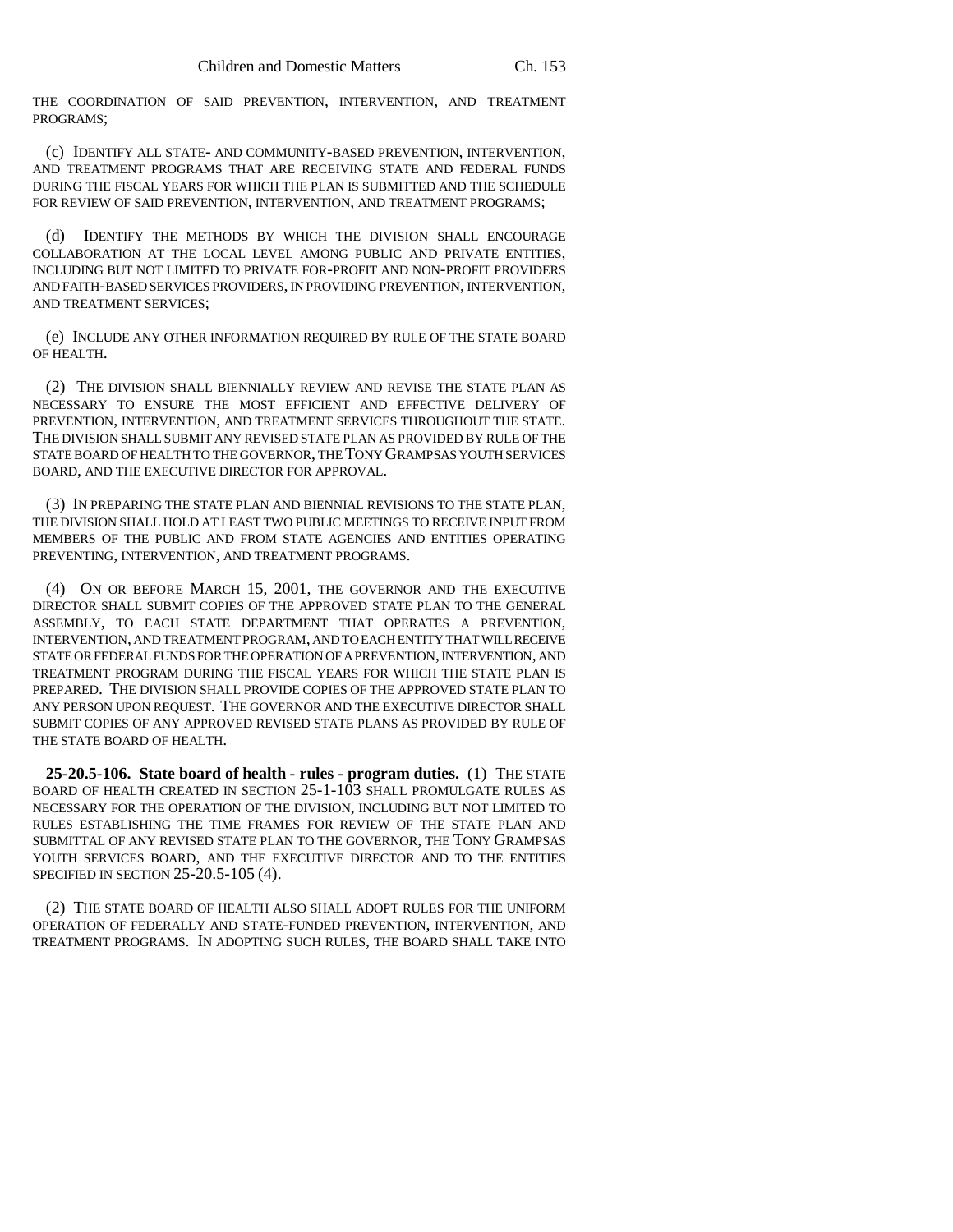ACCOUNT PREVENTION, INTERVENTION, AND TREATMENT PROGRAMS' NEED FOR RESPONSIVENESS AND FLEXIBILITY AND THEIR NEED FOR PROCEDURES AND STANDARDS THAT WILL ENSURE THE PROVISION OF PROGRAMS THAT MEET A HIGH STANDARD OF EXCELLENCE. AT A MINIMUM SUCH RULES SHALL INCLUDE:

(a) STANDARDIZED PROCEDURES FOR THE OPERATION OF PREVENTION, INTERVENTION, AND TREATMENT PROGRAMS, INCLUDING BUT NOT LIMITED TO:

(I) THE USE OF A SYSTEM WHEREBY ENTITIES MAY USE A SINGLE APPLICATION TO SEEK FUNDING FROM A VARIETY OF PREVENTION, INTERVENTION, AND TREATMENT PROGRAMS;

(II) THE USE OF UNIFORM APPLICATION FORMS PROMULGATED BY RULE OF THE STATE BOARD OF HEALTH;

(III) UNIFORM STANDARDS REGARDING THE INFORMATION TO BE SUBMITTED BY ENTITIES APPLYING FOR FUNDING FOR COMMUNITY-BASED PREVENTION, INTERVENTION, AND TREATMENT PROGRAMS;

(IV) UNIFORM APPLICATION DATES TO THE EXTENT POSSIBLE FOR ALL PREVENTION, INTERVENTION, AND TREATMENT PROGRAMS;

(V) UNIFORM STANDARDS FOR SELECTING COMMUNITY-BASED PREVENTION, INTERVENTION, AND TREATMENT PROGRAMS THAT RECEIVE FUNDING THROUGH STATE PREVENTION, INTERVENTION, AND TREATMENT PROGRAMS;

(VI) UNIFORM MONITORING AND REPORTING FORMS, INCLUDING RULES TO ENSURE THAT NO PREVENTION, INTERVENTION, AND TREATMENT PROGRAM IS REQUIRED TO SUBMIT MORE THAN ONE ANNUAL REPORT;

(VII) A STANDARD DATABASE OF SERVICE PROVIDERS BY LOCATION;

(VIII) INTERNET ACCESS TO EACH PREVENTION, INTERVENTION, AND TREATMENT PROGRAM;

(IX) THE ABILITY TO SUBMIT APPLICATIONS AND REPORT SUBMISSIONS THROUGH THE INTERNET; AND

(X) THE USE OF CONTRACTS TO COMBINE MULTIPLE STATE AND FEDERAL FUNDING SOURCES PROVIDED BY OR THROUGH VARIOUS STATE AGENCIES AS A SINGLE FUNDING GRANT TO A PREVENTION, INTERVENTION, AND TREATMENT PROGRAM;

(b) UNIFORM, MINIMUM STANDARDS FOR PREVENTION, INTERVENTION, AND TREATMENT PROGRAMS, INCLUDING BUT NOT LIMITED TO, REQUIREMENTS THAT EACH PREVENTION, INTERVENTION, AND TREATMENT PROGRAM THAT RECEIVES STATE OR FEDERAL FUNDS:

(I) PROVIDE RESEARCH-BASED PREVENTION, INTERVENTION, AND TREATMENT SERVICES THAT HAVE BEEN PREVIOUSLY IMPLEMENTED IN ONE OR MORE COMMUNITIES WITH DEMONSTRATED SUCCESS OR THAT OTHERWISE DEMONSTRATE A REASONABLE POTENTIAL FOR SUCCESS; AND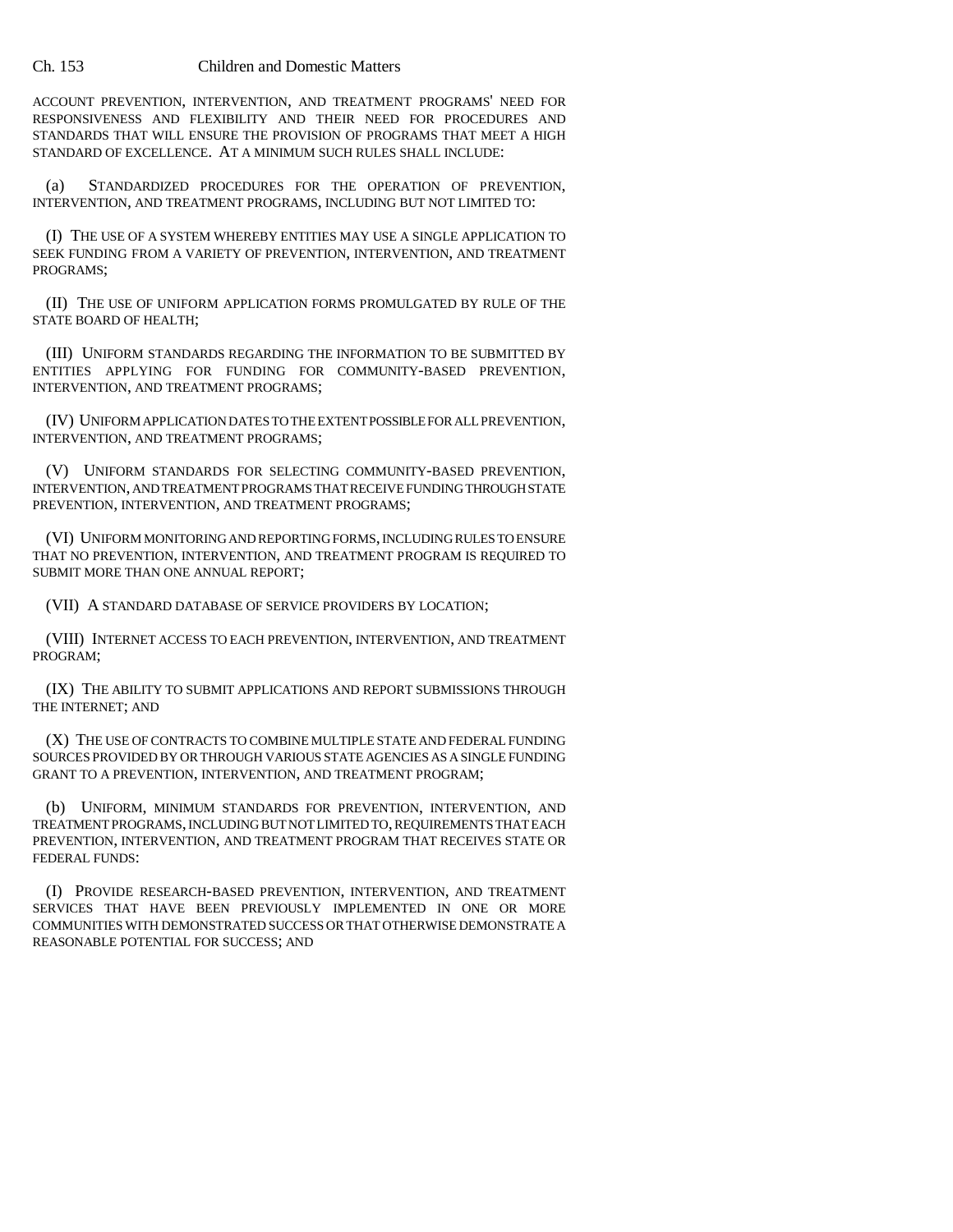(II) PROVIDE OUTCOME-BASED PREVENTION, INTERVENTION, AND TREATMENT SERVICES, SPECIFYING THE OUTCOMES TO BE ACHIEVED; AND

(III) WORK COLLABORATIVELY WITH OTHER PUBLIC AND PRIVATE PREVENTION, INTERVENTION, AND TREATMENT PROGRAMS IN THE COMMUNITY AND WITH LOCAL GOVERNMENTS, LOCAL HEALTH AGENCIES, COUNTY DEPARTMENTS OF SOCIAL SERVICES, AND FAITH-BASED ORGANIZATIONS IN THE COMMUNITY;

(c) UNIFORM STANDARDS AND PROCEDURES FOR REVIEWING STATE AND LOCAL PREVENTION, INTERVENTION, AND TREATMENT PROGRAMS THAT RECEIVE STATE OR FEDERAL FUNDS;

(d) PERFORMANCE STANDARDS AND MEASURABLE OUTCOMES FOR STATE AND LOCAL PREVENTION, INTERVENTION, AND TREATMENT PROGRAMS THAT RECEIVE STATE OR FEDERAL FUNDS;

(e) CRITERIA FOR DETERMINING WHETHER A PROGRAM OPERATED BY A STATE AGENCY CONSTITUTES A PREVENTION, INTERVENTION, AND TREATMENT PROGRAM;

(f) A FORMULA FOR CALCULATING THE AMOUNT FORWARDED TO THE DIVISION BY EACH PREVENTION, INTERVENTION, AND TREATMENT PROGRAM TO OFFSET THE COSTS INCURRED BY THE DIVISION IN REVIEWING THE PROGRAMS.

(3) THE STATE BOARD OF HEALTH SHALL ACT AS THE PROGRAM BOARD FOR THE OVERSIGHT OF THE PREVENTION AND INTERVENTION PROGRAMS OPERATED BY THE DIVISION; EXCEPT THAT THE TONY GRAMPSAS YOUTH SERVICES BOARD SHALL ACT AS THE PROGRAM BOARD FOR THE PROGRAMS SPECIFIED IN PART 2 OF THIS ARTICLE AND FOR ANY ADDITIONAL PROGRAMS SPECIFIED BY EXECUTIVE ORDER.

(4) IN ADDITION TO ANY OTHER DUTIES SPECIFIED IN LAW, THE STATE BOARD OF HEALTH SHALL HAVE THE FOLLOWING DUTIES:

(a) TO REVIEW GRANTS MADE BY THE DIVISION THROUGH THE PREVENTION AND INTERVENTION PROGRAMS OPERATED BY THE DIVISION;

(b) TO ASSIST DIVISION PERSONNEL IN WORKING WITH COMMUNITIES AND LOCAL ELECTED OFFICIALS TO IDENTIFY THE COMMUNITIES' PREVENTION, INTERVENTION, AND TREATMENT SERVICES NEEDS;

(c) TO ASSIST DIVISION PERSONNEL IN REVIEWING THE PERFORMANCE OF PREVENTION, INTERVENTION, AND TREATMENT PROGRAMS CREATED IN THIS ARTICLE.

**25-20.5-107. Memoranda of understanding - duties of executive director program meetings.** (1) THE EXECUTIVE DIRECTOR SHALL ENTER INTO A MEMORANDUM OF UNDERSTANDING, AS DESCRIBED IN SUBSECTION (2) OF THIS SECTION, WITH EACH STATE AGENCY THAT OPERATES A PREVENTION, INTERVENTION, AND TREATMENT PROGRAM, AS IDENTIFIED BY THE DIVISION PURSUANT TO CRITERIA ADOPTED BY RULE OF THE STATE BOARD OF HEALTH.

(2) ON OR BEFORE JULY 1, 2001, EACH STATE AGENCY THAT OPERATES A PREVENTION, INTERVENTION, AND TREATMENT PROGRAM, AS IDENTIFIED BY THE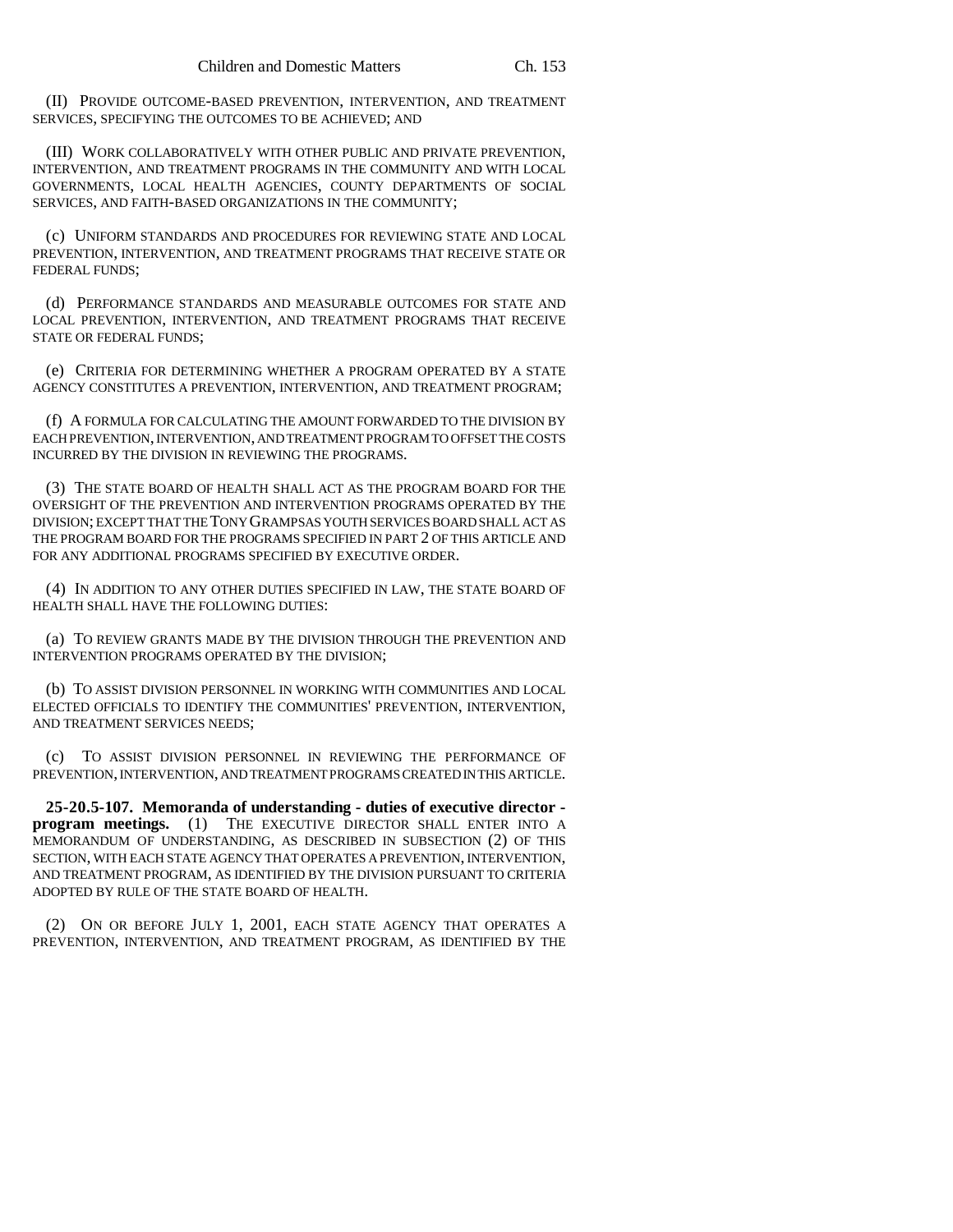DIVISION BASED ON CRITERIA ADOPTED BY RULE OF THE STATE BOARD OF HEALTH, SHALL ENTER INTO A MEMORANDUM OF UNDERSTANDING WITH THE EXECUTIVE DIRECTOR AND THE DIVISION THROUGH WHICH, AT A MINIMUM, THE STATE AGENCY SHALL AGREE TO:

(a) COMPLY WITH THE RULES FOR THE OPERATION OF PREVENTION, INTERVENTION, AND TREATMENT PROGRAMS ADOPTED BY THE STATE BOARD OF HEALTH PURSUANT TO SECTION 25-20.5-106;

(b) UPON RECEIPT OF A GRANT APPLICATION, FORWARD A COPY OF THE APPLICATION TO OTHER APPROPRIATE PREVENTION, INTERVENTION, AND TREATMENT PROGRAMS OPERATED BY STATE AGENCIES FOR CONSIDERATION AND TO COLLABORATE IN PROVIDING COMBINED PROGRAM GRANTS TO APPROPRIATE COMMUNITY-BASED PREVENTION, INTERVENTION, AND TREATMENT PROGRAMS;

(c) COMPLY WITH THE PREVENTION, INTERVENTION, AND TREATMENT PROGRAM REPORTING REQUIREMENTS SPECIFIED IN SECTION 25-20.5-108, AND TO FORWARD A PERCENTAGE OF THE PROGRAM OPERATING FUNDS, AS DETERMINED BY RULE, TO THE DIVISION TO OFFSET THE COSTS INCURRED IN REVIEWING THE PROGRAM;

(d) SEEK SUCH FEDERAL WAIVERS AS MAY BE NECESSARY TO ALLOW THE AGENCY TO COMBINE FEDERAL MONEYS AVAILABLE THROUGH VARIOUS FEDERAL PREVENTION, INTERVENTION, AND TREATMENT PROGRAMS AND TO COMBINE SAID MONEYS WITH MONEYS APPROPRIATED TO FUND STATE PREVENTION, INTERVENTION, AND TREATMENT PROGRAMS TO ALLOW THE GREATEST FLEXIBILITY IN AWARDING COMBINED PROGRAM FUNDING TO COMMUNITY-BASED PREVENTION, INTERVENTION, AND TREATMENT PROGRAMS.

(3) ANY STATE AGENCY THAT FAILS TO ENTER INTO AND COMPLY WITH A MEMORANDUM OF UNDERSTANDING AS DESCRIBED IN SUBSECTION (2) OF THIS SECTION SHALL BE INELIGIBLE FOR STATE FUNDING FOR OPERATION OF A PREVENTION, INTERVENTION, AND TREATMENT PROGRAM UNTIL SUCH TIME AS THE AGENCY ENTERS INTO AND COMPLIES WITH THE MEMORANDUM OF UNDERSTANDING.

(4) THE GOVERNOR IS STRONGLY ENCOURAGED TO DENY FEDERAL FUNDING FOR PREVENTION, INTERVENTION, AND TREATMENT PROGRAMS TO ANY STATE AGENCY THAT FAILS TO ENTER INTO AND COMPLY WITH A MEMORANDUM OF UNDERSTANDING AS DESCRIBED IN SUBSECTION (2) OF THIS SECTION.

(5) BEGINNING JULY 1, 2001, THE OFFICE OF LEGISLATIVE LEGAL SERVICES SHALL ANNUALLY REVIEW ALL BILLS ENACTED DURING A REGULAR OR SPECIAL LEGISLATIVE SESSION AND IDENTIFY ANY BILLS THAT APPEAR TO CREATE A PREVENTION, INTERVENTION, AND TREATMENT PROGRAM IN A STATE AGENCY OTHER THAN THE DIVISION. THE OFFICE OF LEGISLATIVE LEGAL SERVICES SHALL NOTIFY THE DIVISION IN WRITING OF THE ENACTMENT OF SUCH BILL. UPON RECEIPT OF SUCH NOTICE, THE DIVISION SHALL DETERMINE WHETHER THE IDENTIFIED PROGRAM MEETS THE CRITERIA FOR A PREVENTION, INTERVENTION, AND TREATMENT PROGRAM ADOPTED BY RULE OF THE STATE BOARD OF HEALTH. IF THE DIVISION DETERMINES BASED ON SUCH CRITERIA THAT THE PROGRAM IS A PREVENTION, INTERVENTION, AND TREATMENT PROGRAM, IT SHALL NOTIFY IN WRITING THE STATE AGENCY IN WHICH THE PROGRAM IS CREATED OF THE REQUIREMENTS OF THIS SECTION.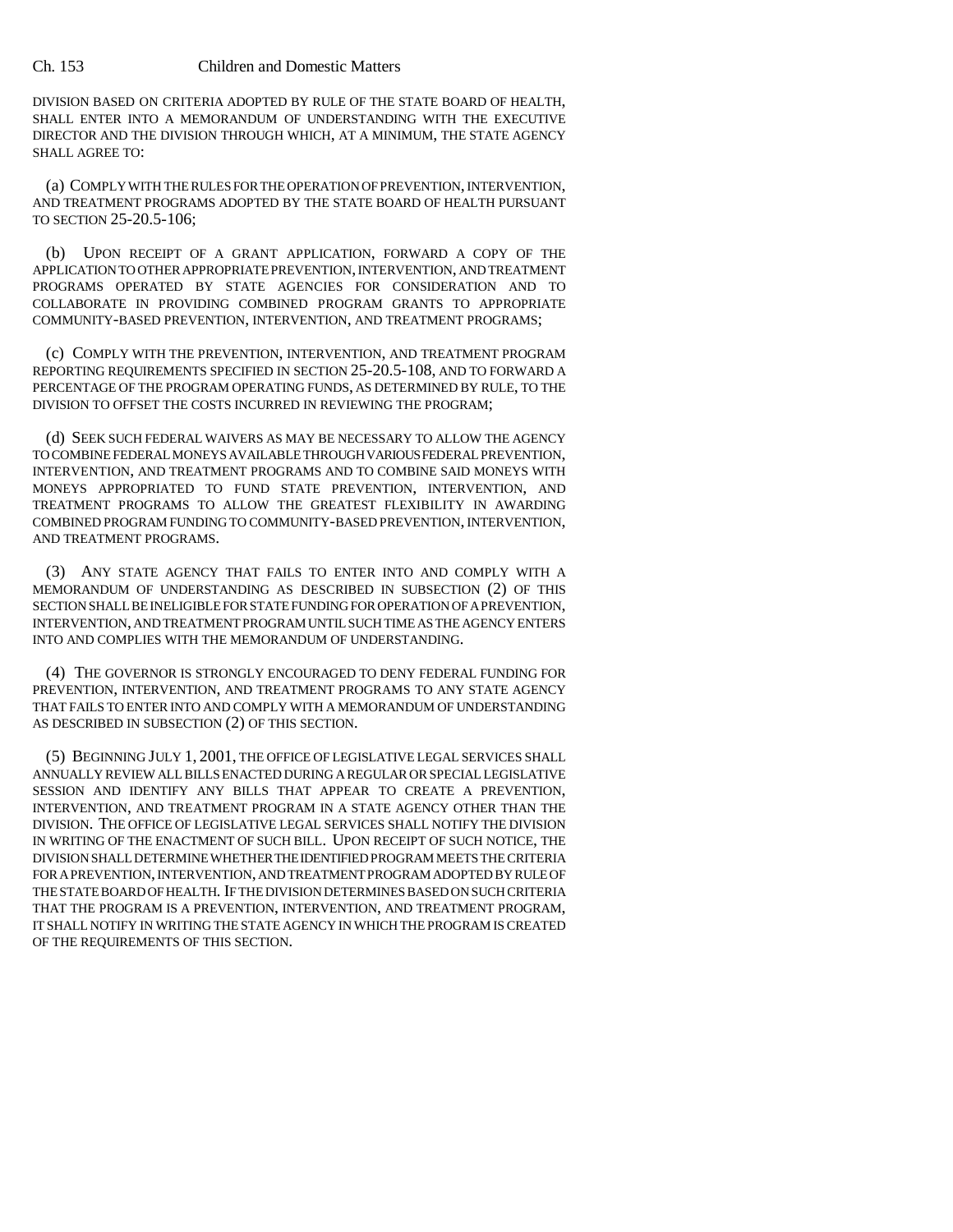(6) (a) THE EXECUTIVE DIRECTOR SHALL MEET AT LEAST BIANNUALLY WITH THE GOVERNOR, OR HIS OR HER DESIGNEE, AND WITH THE EXECUTIVE DIRECTORS SPECIFIED IN PARAGRAPH (b) OF THIS SUBSECTION (6) TO REVIEW THE ACTIVITIES AND PROGRESS OF THE DIVISION AND ITS INTERACTION WITH THE PREVENTION, INTERVENTION, AND TREATMENT PROGRAMS PROVIDED BY OTHER STATE AGENCIES. THE PURPOSE OF THE MEETINGS SHALL BE TO IDENTIFY AND STREAMLINE THE PREVENTION, INTERVENTION, AND TREATMENT PROGRAMS OPERATED BY STATE AGENCIES, AS APPROPRIATE TO ACHIEVE GREATER EFFICIENCIES AND EFFECTIVENESS FOR THE STATE, FOR LOCAL COMMUNITIES, AND FOR PERSONS RECEIVING SERVICES.

(b) THE FOLLOWING EXECUTIVE DIRECTORS SHALL ATTEND THE MEETINGS REQUIRED UNDER THIS SUBSECTION (6):

(I) THE EXECUTIVE DIRECTOR OF THE DEPARTMENT OF CORRECTIONS;

(II) THE COMMISSIONER OF EDUCATION;

(III) THE EXECUTIVE DIRECTOR OF THE DEPARTMENT OF HEALTH CARE POLICY AND FINANCING;

(IV) THE EXECUTIVE DIRECTOR OF THE DEPARTMENT OF HIGHER EDUCATION;

(V) THE EXECUTIVE DIRECTOR OF THE DEPARTMENT OF HUMAN SERVICES;

(VI) THE EXECUTIVE DIRECTOR OF THE DEPARTMENT OF LOCAL AFFAIRS;

(VII) THE EXECUTIVE DIRECTOR OF THE DEPARTMENT OF NATURAL RESOURCES;

(VII) THE EXECUTIVE DIRECTOR OF THE DEPARTMENT OF PUBLIC SAFETY; AND

(IX) THE EXECUTIVE DIRECTOR OF THE DEPARTMENT OF TRANSPORTATION.

**25-20.5-108. Prevention, intervention, and treatment program requirements - reports - reviews - annual review summary.** (1) EACH STATE AGENCY THAT OPERATES A PREVENTION, INTERVENTION, AND TREATMENT PROGRAM, AS IDENTIFIED BY THE DIVISION BASED ON CRITERIA ADOPTED BY RULE OF THE STATE BOARD OF HEALTH, ANNUALLY SHALL SUBMIT TO THE DIVISION THE FOLLOWING INFORMATION:

(a) THE NAME OF, STATUTORY AUTHORITY FOR, AND FUNDING SOURCE FOR EACH PREVENTION, INTERVENTION, AND TREATMENT PROGRAM OPERATED BY THE STATE AGENCY;

(b) THE PARAMETERS OF EACH PREVENTION, INTERVENTION, AND TREATMENT PROGRAM, INCLUDING BUT NOT LIMITED TO THE SPECIFIC, MEASURABLE OUTCOMES TO BE ACHIEVED BY EACH PREVENTION, INTERVENTION, AND TREATMENT PROGRAM;

(c) THE ENTITIES THAT ARE RECEIVING FUNDING THROUGH EACH PREVENTION, INTERVENTION, AND TREATMENT PROGRAM OPERATED BY THE STATE AGENCY, THE AMOUNT AWARDED TO EACH ENTITY, AND A DESCRIPTION OF THE POPULATION SERVED AND PREVENTION, INTERVENTION, AND TREATMENT SERVICES PROVIDED BY EACH ENTITY.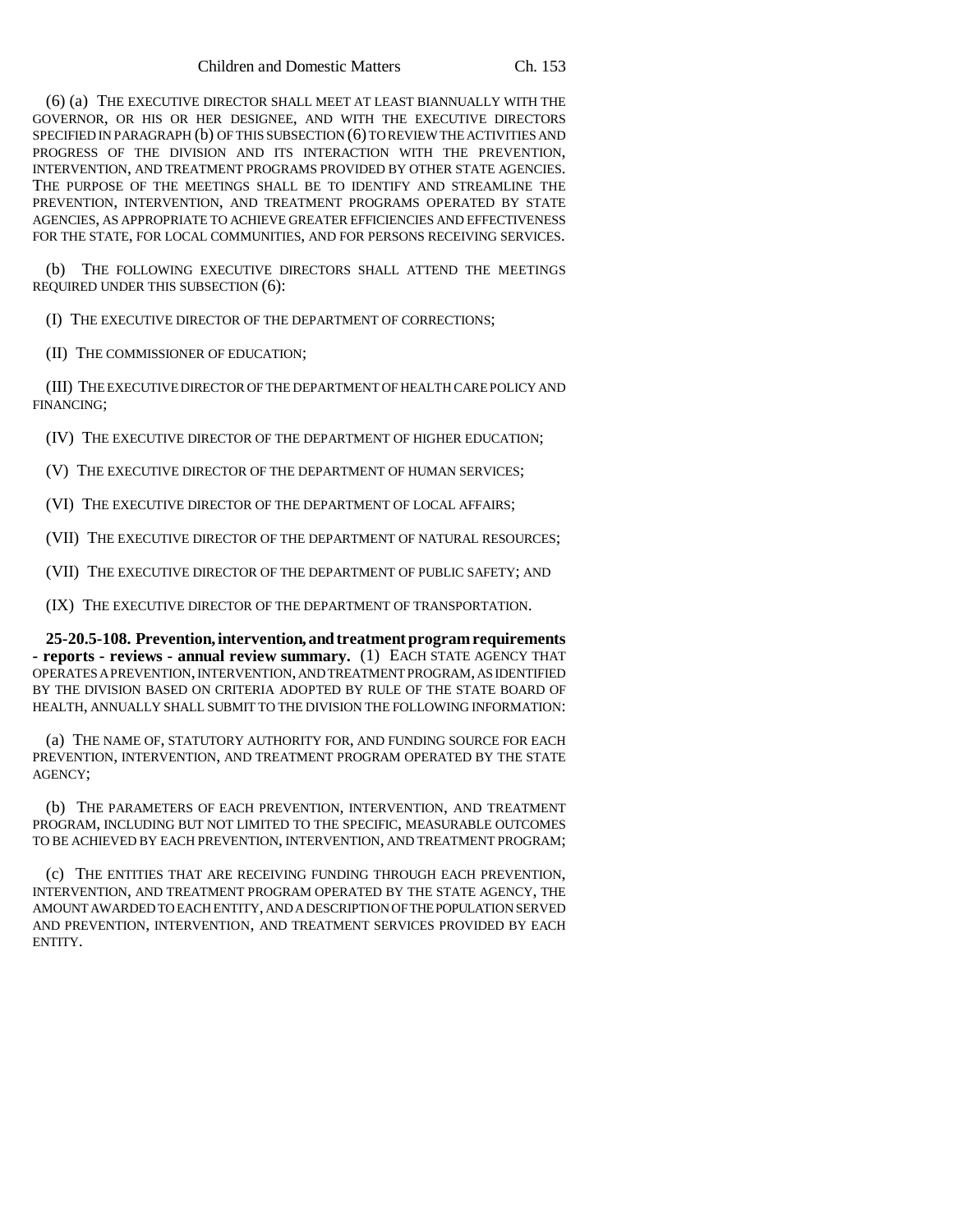(2) (a) EXCEPT AS OTHERWISE PROVIDED IN PARAGRAPH (b) OF THIS SUBSECTION (2), EACH PREVENTION, INTERVENTION, AND TREATMENT PROGRAM THAT RECEIVES STATE OR FEDERAL FUNDS SHALL SUBMIT AN ANNUAL REPORT TO THE DIVISION. THE STATE BOARD OF HEALTH BY RULE SHALL SPECIFY THE TIME FRAMES, PROCEDURES, AND FORM FOR SUBMITTAL OF THE REPORT AND THE INFORMATION TO BE INCLUDED IN THE REPORT, WHICH AT A MINIMUM SHALL INCLUDE:

(I) A DESCRIPTION OF THE PREVENTION, INTERVENTION, AND TREATMENT PROGRAM, INCLUDING BUT NOT LIMITED TO THE POPULATION SERVED, THE PREVENTION, INTERVENTION, AND TREATMENT SERVICES PROVIDED, AND THE GOALS AND SPECIFIC, MEASURABLE OUTCOMES TO BE ACHIEVED BY THE PREVENTION, INTERVENTION, AND TREATMENT PROGRAM;

(II) EVIDENCE OF THE PREVENTION, INTERVENTION, AND TREATMENT PROGRAM'S PROGRESS IN MEETING ITS STATED OUTCOMES AND GOALS DURING THE PRECEDING FISCAL YEAR AND IN PREVIOUS FISCAL YEARS, DEPENDING ON HOW LONG THE PREVENTION, INTERVENTION, AND TREATMENT PROGRAM HAS BEEN IN OPERATION;

(III) THE SOURCES FROM WHICH THE PREVENTION, INTERVENTION, AND TREATMENT PROGRAM RECEIVES FUNDING AND THE AMOUNT RECEIVED FROM EACH SOURCE;

(IV) A LIST OF ANY ENTITIES THAT ARE COLLABORATING IN THE DELIVERY OF PREVENTION, INTERVENTION, AND TREATMENT SERVICES THROUGH THE PROGRAM.

(b) IF A COMMUNITY-BASED PREVENTION, INTERVENTION, AND TREATMENT PROGRAM IS REQUIRED TO SUBMIT AN ANNUAL REPORT THAT IS COMPARABLE TO THE REPORT DESCRIBED IN PARAGRAPH (a) OF THIS SUBSECTION (2) TO A STATE AGENCY OTHER THAN THE DIVISION, THE STATE AGENCY, IN LIEU OF SUBMITTAL OF A REPORT BY THE PREVENTION, INTERVENTION, AND TREATMENT PROGRAM AS REQUIRED IN PARAGRAPH (a) OF THIS SUBSECTION (2), SHALL FORWARD A COPY OF THE COMPARABLE REPORT TO THE DIVISION IN ACCORDANCE WITH RULES ADOPTED BY THE STATE BOARD OF HEALTH. IF A FORWARDED REPORT DOES NOT INCLUDE ALL OF THE INFORMATION SPECIFIED IN PARAGRAPH (a) OF THIS SUBSECTION (2), THE DIVISION SHALL OBTAIN SUCH INFORMATION DIRECTLY FROM THE COMMUNITY-BASED PREVENTION, INTERVENTION, AND TREATMENT PROGRAM.

(3) (a) THE DIVISION, IN ACCORDANCE WITH THE TIME FRAMES ADOPTED BY RULE OF THE STATE BOARD OF HEALTH, BUT AT LEAST EVERY FOUR YEARS, SHALL REVIEW, OR CAUSE TO BE REVIEWED UNDER A CONTRACT ENTERED INTO PURSUANT TO SUBSECTION (5) OF THIS SECTION, EACH STATE AND COMMUNITY-BASED PREVENTION, INTERVENTION, AND TREATMENT PROGRAM OPERATED WITHIN THIS STATE THAT RECEIVES STATE OR FEDERAL FUNDS. THE DIVISION MAY ESTABLISH A SCHEDULE FOR THE REVIEW OF PREVENTION, INTERVENTION, AND TREATMENT PROGRAMS PURSUANT TO THIS SUBSECTION (3). THE REVIEW SHALL BE DESIGNED TO DETERMINE WHETHER THE PREVENTION, INTERVENTION, AND TREATMENT PROGRAM IS MEETING ITS IDENTIFIED GOALS AND OUTCOMES AND COMPLYING WITH ALL REQUIREMENTS OF THE AGENCY OVERSEEING THE OPERATION OF THE PREVENTION, INTERVENTION, AND TREATMENT PROGRAM AND THE APPLICABLE RULES ADOPTED BY THE STATE BOARD OF HEALTH PURSUANT TO THIS ARTICLE.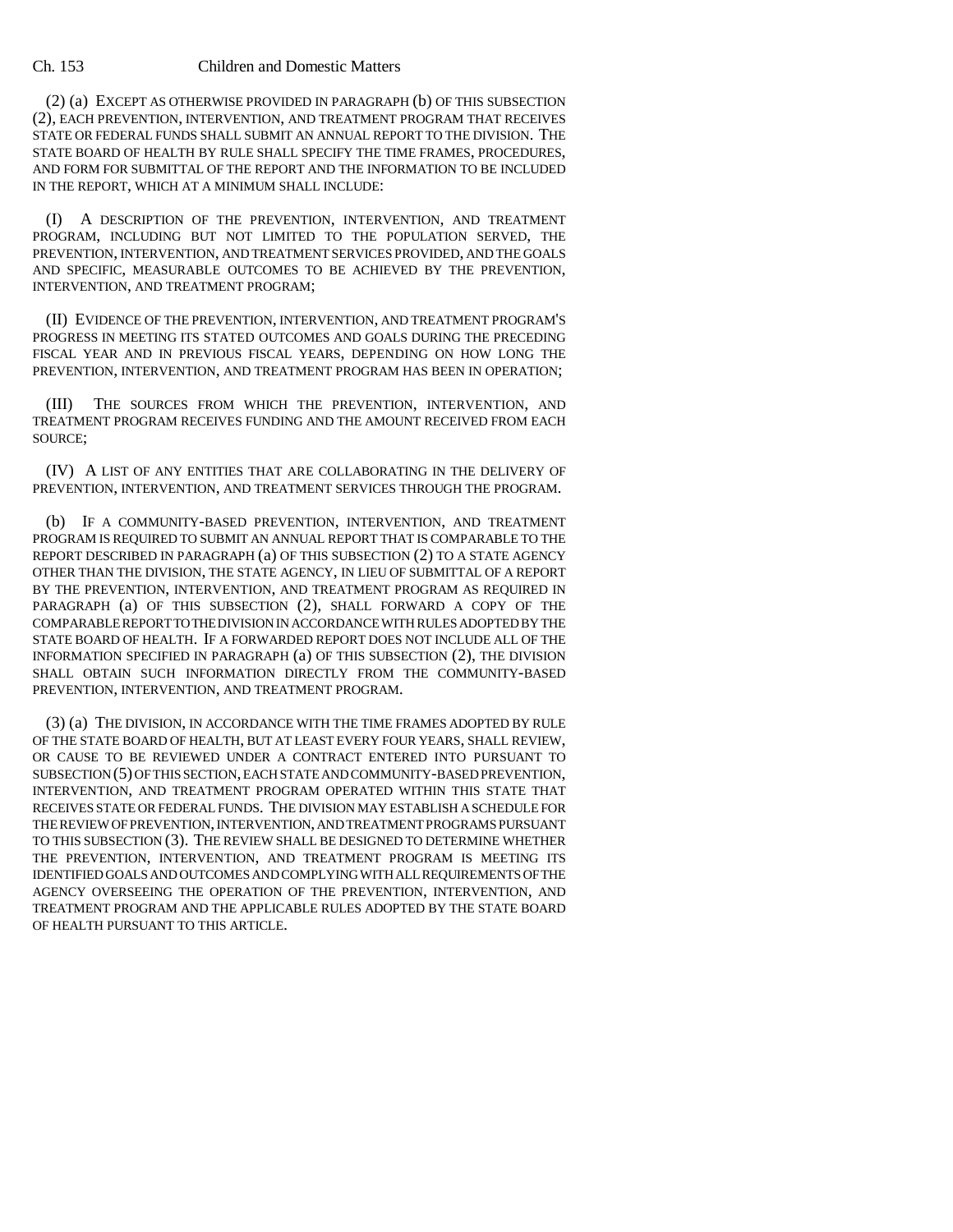(b) IF THE DIVISION DETERMINES THAT A COMMUNITY-BASED PREVENTION, INTERVENTION, AND TREATMENT PROGRAM IS NOT MEETING OR MAKING ADEQUATE PROGRESS TOWARD MEETING THE OUTCOMES SPECIFIED FOR THE PROGRAM OR IS OTHERWISE FAILING TO COMPLY WITH STATUTORY OR REGULATORY REQUIREMENTS, THE DIVISION SHALL REVOKE THE GRANT ISSUED TO THE PROGRAM, IF IT WAS ISSUED BY THE DIVISION, OR RECOMMEND REVOCATION TO THE STATE AGENCY THAT ISSUED THE GRANT. THE ENTITY OPERATING ANY PROGRAM FOR WHICH THE GRANT IS REVOKED MAY APPEAL AS PROVIDED IN THE "STATE ADMINISTRATIVE PROCEDURE ACT", ARTICLE 4 OF TITLE 24, C.R.S.

(c) IF THE DIVISION DETERMINES THAT A STATE-OPERATED PREVENTION, INTERVENTION, AND TREATMENT PROGRAM IS NOT MEETING OR MAKING ADEQUATE PROGRESS TOWARD MEETING THE OUTCOMES SPECIFIED FOR THE PREVENTION, INTERVENTION, AND TREATMENT PROGRAM OR IS OTHERWISE FAILING TO COMPLY WITH STATUTORY OR REGULATORY REQUIREMENTS, THE DIVISION SHALL RECOMMEND TO THE GOVERNOR OR TO THE GENERAL ASSEMBLY, WHICHEVER IS APPROPRIATE, THAT THE PREVENTION, INTERVENTION, AND TREATMENT PROGRAM CEASE RECEIVING STATE OR FEDERAL FUNDING.

(4) THE DIVISION SHALL RECEIVE A PERCENTAGE, AS DETERMINED BY RULE, OF THE OPERATING COST OF EACH STATE PREVENTION, INTERVENTION, AND TREATMENT PROGRAM REVIEWED PURSUANT TO THIS SECTION TO OFFSET THE COSTS INCURRED BY THE DIVISION IN PERFORMING SUCH REVIEW.

(5) THE DIVISION MAY CONTRACT WITH ONE OR MORE PUBLIC OR PRIVATE ENTITIES TO CONDUCT THE REVIEWS OF PREVENTION, INTERVENTION, AND TREATMENT PROGRAMS AND ASSIST IN PREPARING THE ANNUAL EXECUTIVE SUMMARY REPORT AS REQUIRED IN THIS SECTION.

(6) THE DIVISION SHALL ANNUALLY PREPARE OR OVERSEE THE PREPARATION OF AN EXECUTIVE SUMMARY OF THE PREVENTION, INTERVENTION, AND TREATMENT PROGRAM REVIEWS CONDUCTED DURING THE PRECEDING YEAR AND SUBMIT SUCH SUMMARY TO THE GOVERNOR, TO THE GENERAL ASSEMBLY, TO EACH STATE DEPARTMENT THAT OPERATES A PREVENTION, INTERVENTION, AND TREATMENT PROGRAM, AND TO EACH ENTITY THAT RECEIVED STATE OR FEDERAL FUNDS FOR OPERATION OF A PREVENTION, INTERVENTION, AND TREATMENT PROGRAM DURING THE FISCAL YEAR FOR WHICH THE SUMMARY IS PREPARED. IN ADDITION, THE DIVISION SHALL PROVIDE COPIES OF THE SUMMARY TO ANY PERSON UPON REQUEST.

**25-20.5-109. Programs not included.** (1) NOTWITHSTANDING ANY OTHER PROVISIONS OF THIS ARTICLE TO THE CONTRARY, THE FOLLOWING PROGRAMS ARE NOT SUBJECT TO THE REQUIREMENTS OF THIS ARTICLE:

(a) ANY JUVENILE PROGRAMS OPERATED BY THE DIVISION OF YOUTH CORRECTIONS IN THE DEPARTMENT OF HUMAN SERVICES;

(b) ANY PROGRAM OPERATED FOR JUVENILES IN CONNECTION WITH THE STATE JUDICIAL SYSTEM;

(c) ANY PROGRAM PERTAINING TO OUT-OF-HOME PLACEMENT OF CHILDREN PURSUANT TO TITLE 19, C.R.S.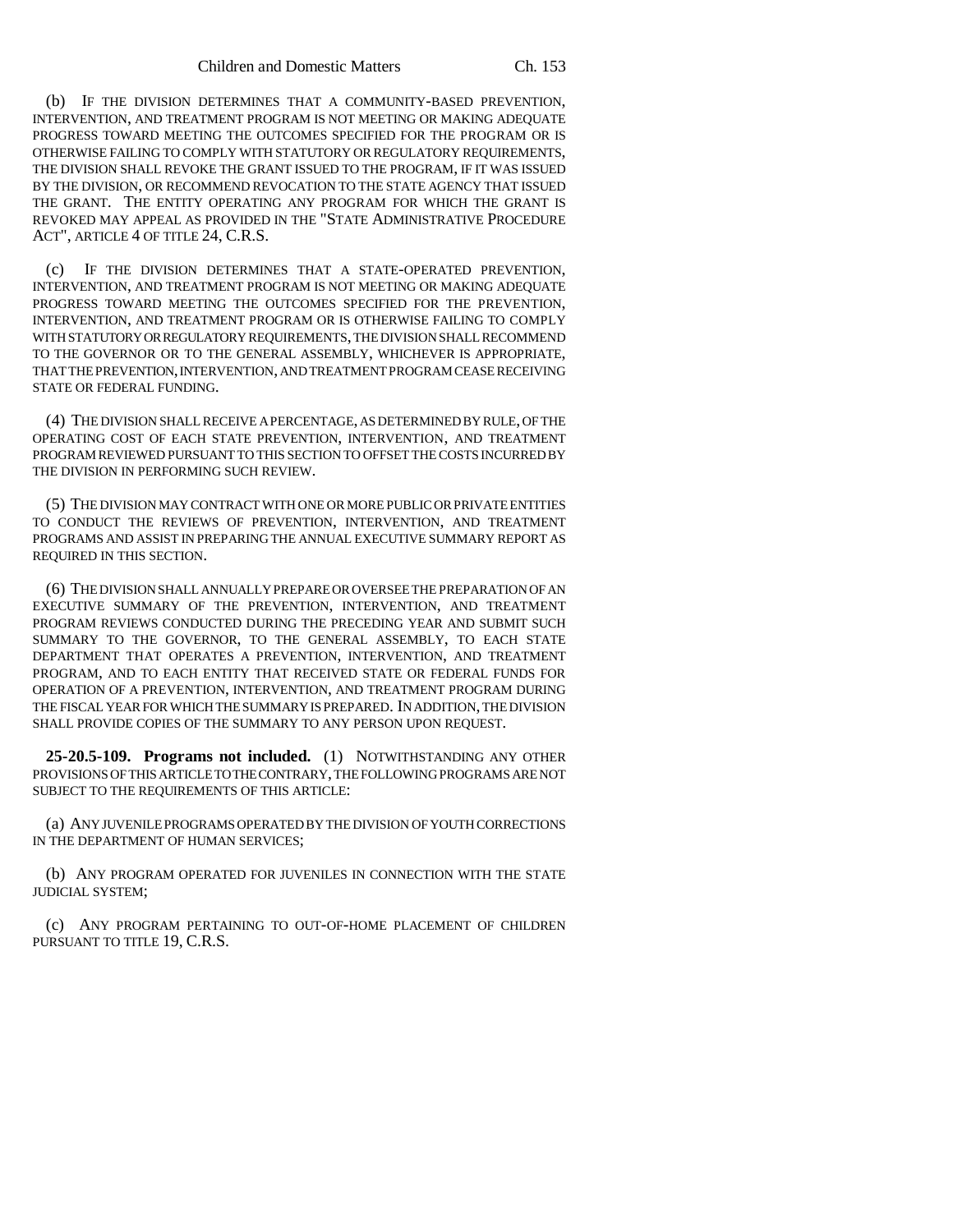**25-20.5-110. Coordinated comprehensive community-based prevention and intervention services - pilot program - reports - repeal.** (1) THERE IS HEREBY CREATED, TO BE OPERATED BY THE DIVISION, THE COORDINATED RESPONSE TO COMPREHENSIVE COMMUNITY-BASED PREVENTION AND INTERVENTION SERVICES PILOT PROGRAM.

(2) (a) THE DIVISION SHALL SOLICIT APPLICATIONS TO PARTICIPATE IN THE PILOT PROGRAM BY DESIGNING AND IMPLEMENTING COMPREHENSIVE, COMMUNITY-BASED PREVENTION AND INTERVENTION SERVICES INTENDED TO STRENGTHEN CHILDREN, YOUTH, FAMILIES, AND COMMUNITIES WHILE REDUCING HIGH-RISK BEHAVIORS. THE REQUEST FOR APPLICATIONS SHALL BE DISTRIBUTED TO LOCAL GOVERNMENTS AND PREVENTION AND INTERVENTION SERVICES PROVIDERS THROUGHOUT THE STATE. THE DIVISION SHALL DEVELOP TIME FRAMES, APPLICATION PROCESSES, AND OTHER TASKS REQUIRED TO IMPLEMENT THE PILOT PROGRAM. THE TIME FRAMES SHALL ENSURE THAT THE PILOT PROGRAMS ARE OPERATING ON OR BEFORE NOVEMBER 1, 2001. THE DIVISION SHALL INCLUDE THE TIME FRAMES FOR IMPLEMENTATION OF THE PILOT PROGRAM IN THE STATE PLAN PREPARED PURSUANT TO SECTION 25-20.5-105, C.R.S.

(b) APPLICATIONS TO OPERATE PILOT PROGRAMS SHALL INCLUDE, BUT NEED NOT BE LIMITED TO, DEMONSTRATION OF THE FOLLOWING CRITERIA:

(I) THE SUPPORT AND COLLABORATION OF KEY STAKEHOLDERS WITHIN THE COMMUNITY THAT INCLUDE, BUT ARE NOT LIMITED TO, BOARDS OF COUNTY COMMISSIONERS, SCHOOL DISTRICT OFFICIALS, ELECTED AND APPOINTED MUNICIPAL OFFICIALS, LOCAL LAW ENFORCEMENT AGENCIES, COUNTY DEPARTMENTS OF SOCIAL SERVICES, CRIMINAL JUSTICE REPRESENTATIVES, COUNTY HEALTH DEPARTMENTS, RELIGIOUS ORGANIZATIONS, COMMUNITY ORGANIZATION REPRESENTATIVES, LOCAL PREVENTION AND INTERVENTION PROVIDERS, AND YOUTH;

(II) THE PRESENCE OF AN EXISTING COMMUNITY STRATEGIC PLAN EVIDENCING COLLABORATION OR PARTNERSHIPS AMONG INTERESTED STAKEHOLDERS, OR THE DEVELOPMENT OF A LOCALLY PREPARED, COMPREHENSIVE, COMMUNITY STRATEGIC PLAN FOR THE DELIVERY OF PREVENTION AND INTERVENTION SERVICES THAT MEETS PARAMETERS ESTABLISHED BY THE DIVISION;

(III) A PLAN TO POOL FUNDS TO CREATE A SINGLE LOCATION IN THE COMMUNITY FOR CHILDREN, YOUTH, FAMILIES, AND COMMUNITY TO RECEIVE ALL PREVENTION AND INTERVENTION SERVICES; AND

(IV) THE UTILIZATION OF PROGRAMS AND STRATEGIES THAT ARE SCIENCE- OR RESEARCH-BASED OR HAVE A PROVEN RECORD OF EFFECTIVENESS.

(3) (a) FROM THE APPLICATIONS RECEIVED PURSUANT TO SUBSECTION (2) OF THIS SECTION, THE DIVISION SHALL SELECT NOT MORE THAN TWELVE PILOT SITE COMMUNITIES TO PARTICIPATE IN THE PILOT PROGRAM. OF THE SITES DESIGNATED, NOT MORE THAN ONE-THIRD MAY BE LOCATED IN THE DENVER METROPOLITAN AREA AND AT LEAST ONE SITE SHALL BE LOCATED IN EACH OF THE FOLLOWING COMMUNITIES:

(I) A RURAL COMMUNITY;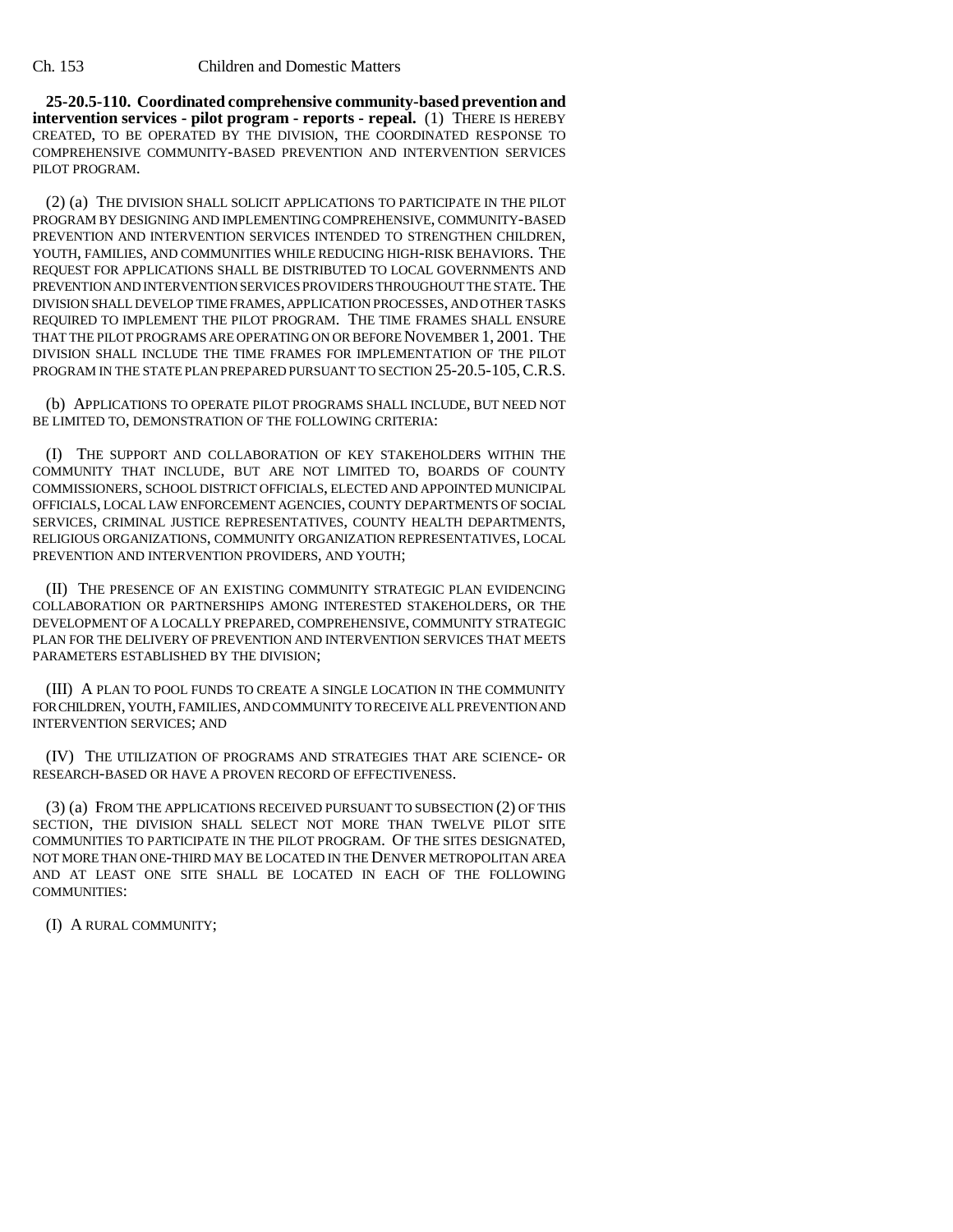(II) AN URBAN COMMUNITY OTHER THAN THE DENVER METROPOLITAN AREA; AND

(III) A COMMUNITY LOCATED WEST OF THE CONTINENTAL DIVIDE.

(b) TO QUALIFY FOR THE PILOT PROGRAM, A COMMUNITY, TO THE EXTENT POSSIBLE, SHALL UNIFY ALL FUNDING STREAMS FOR PREVENTION AND INTERVENTION PROGRAMS.

(4) THE APPLICATIONS SUBMITTED PURSUANT TO SUBSECTION (2) OF THIS SECTION MAY INCLUDE A REQUEST FOR THE WAIVER OF STATUTORY REQUIREMENTS OR RULES. SUCH WAIVERS ARE SUBJECT TO THE APPROVAL OF THE DIVISION, AFTER CONSULTATION WITH OTHER STATE AGENCIES OPERATING AFFECTED PREVENTION AND INTERVENTION PROGRAMS.

(5) (a) FOLLOWING SELECTION OF THE PILOT SITES, THE DIVISION SHALL CONDUCT AN ORIENTATION PROGRAM FOR THE SELECTED COMMUNITIES AND THE STATE AGENCIES THAT OPERATE PREVENTION AND INTERVENTION PROGRAMS.

(b) IN ACCORDANCE WITH TIME FRAMES ADOPTED BY THE DIVISION, THE SELECTED COMMUNITIES SHALL SUBMIT TO THE DIVISION COMPREHENSIVE COMMUNITY PREVENTION AND INTERVENTION PLANS THAT INCLUDE BUT ARE NOT LIMITED TO PLAN OUTCOMES AND INDICATORS OF SUCCESS. THE SELECTED COMMUNITIES SHALL ALSO SUBMIT TO THE DIVISION PROPOSALS FOR WAIVERS, ADMINISTRATIVE EFFICIENCIES AND COORDINATION, AND ANY REALIGNING OF EXISTING FUNDING.

(c) THE DIVISION SHALL NOTIFY COMMUNITIES OF INITIAL DECISIONS ON THE PROPOSALS SUBMITTED PURSUANT TO PARAGRAPH (b) OF THIS SUBSECTION (5).

(6) (a) ON OR BEFORE JUNE 1, 2002, THE DIVISION SHALL PREPARE AND SUBMIT TO THE JOINT BUDGET COMMITTEE AND TO THE HEALTH, ENVIRONMENT, WELFARE, AND INSTITUTIONS COMMITTEES OF THE SENATE AND HOUSE OF REPRESENTATIVES AN INTERIM ASSESSMENT OF THE PILOT PROGRAM TO DETERMINE THE EFFECTIVENESS AND IMPACT OF UNIFYING THE FUNDING SOURCES FOR PREVENTION AND INTERVENTION SERVICES DELIVERED TO CHILDREN, YOUTH, FAMILIES, AND COMMUNITIES.

(b) THE ASSESSMENT, AT A MINIMUM, SHALL INCLUDE CONSIDERATION OF THE FOLLOWING:

(I) THE FEASIBILITY OF UNIFYING ALL STATE FUNDING SOURCES FOR PREVENTION AND INTERVENTION SERVICES;

(II) THE BARRIERS TO THE DELIVERY OF QUALITY PREVENTION AND INTERVENTION SERVICES AND ANY CHANGES THAT MAY BE MADE TO ELIMINATE THE BARRIERS; AND

(III) WHETHER THE OUTCOMES UNDER THE PILOT PROGRAM ARE MEASURABLY BETTER THAN OUTCOMES IN OTHER AREAS OF THE STATE IN WHICH THE PROGRAM IS NOT OPERATING.

(c) ON OR BEFORE JANUARY 1, 2004, THE DIVISION SHALL PREPARE AND SUBMIT TO THE JOINT BUDGET COMMITTEE AND TO THE HEALTH, ENVIRONMENT, WELFARE, AND INSTITUTIONS COMMITTEES OF THE SENATE AND HOUSE OF REPRESENTATIVES A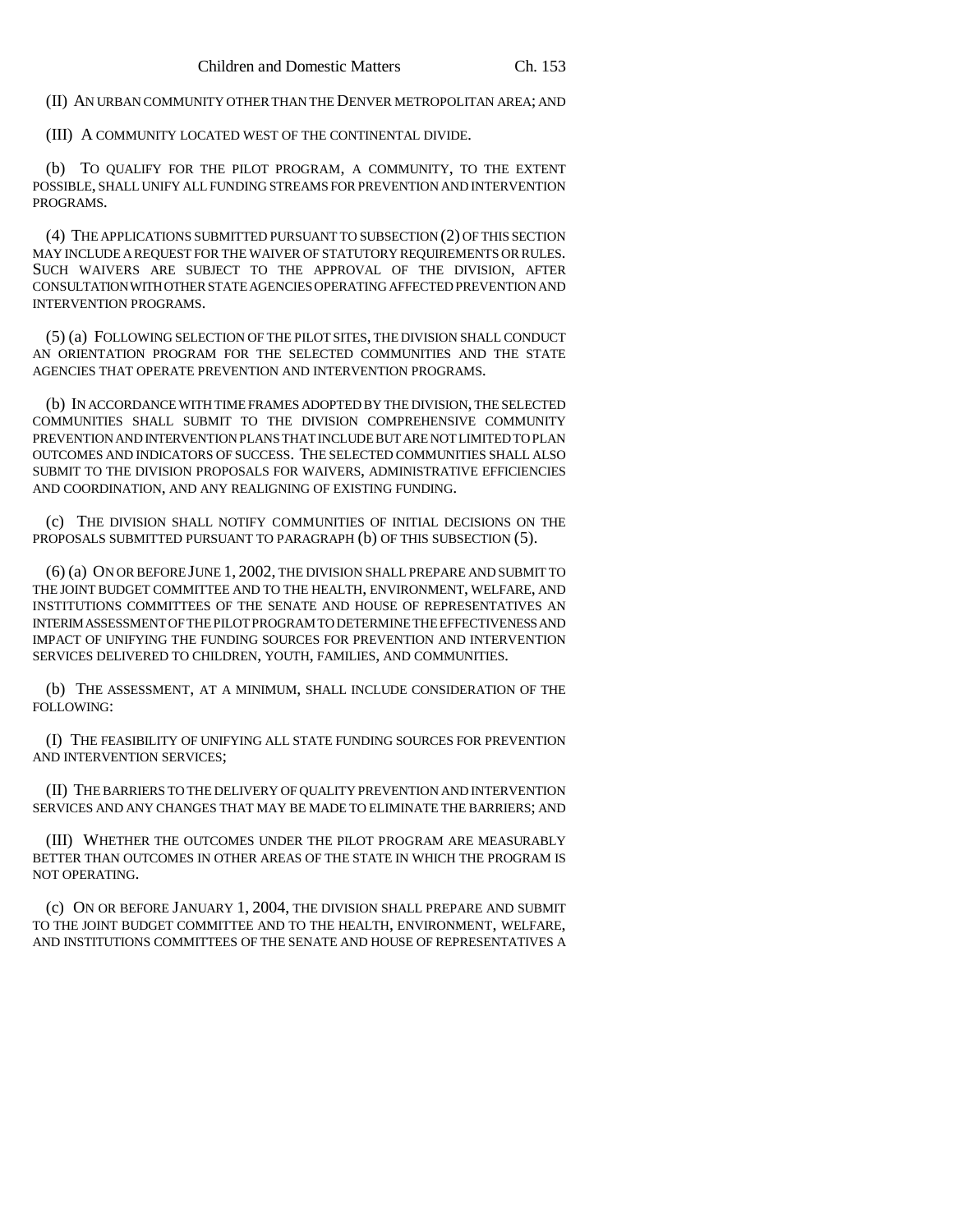FINAL ASSESSMENT OF THE PILOT PROGRAM AND ANY RECOMMENDATIONS FOR CONTINUATION OR MODIFICATION OF THE PILOT PROGRAM.

(7) THIS SECTION IS REPEALED, EFFECTIVE JULY 1, 2004.

### PART 2 TONY GRAMPSAS YOUTH SERVICES PROGRAM

**25-20.5-201. Tony Grampsas youth services program - creation - standards - applications.** (1) (a) THE YOUTH CRIME PREVENTION AND INTERVENTION PROGRAM CREATED IN PART 28 OF ARTICLE 32 OF TITLE 24, C.R.S., AS IT EXISTED PRIOR TO AUGUST 1, 2000, IS HEREBY TRANSFERRED TO THE DIVISION AND IS RENAMED THE TONY GRAMPSAS YOUTH SERVICES PROGRAM. ALL PROGRAM GRANTS IN EXISTENCE AS OF JULY 1, 2000, SHALL CONTINUE TO BE VALID THROUGH JULY 31, 2001. PERSONS APPOINTED TO THE YOUTH CRIME PREVENTION AND INTERVENTION PROGRAM BOARD, HEREBY RENAMED THE TONY GRAMPSAS YOUTH SERVICES BOARD, SHALL CONTINUE SERVING UNTIL COMPLETION OF THEIR TERMS AND MAY BE REAPPOINTED AS PROVIDED IN SECTION 25-20.5-202.

(b) THE TONY GRAMPSAS YOUTH SERVICES PROGRAM IS ESTABLISHED TO PROVIDE STATE FUNDING FOR COMMUNITY-BASED PROGRAMS THAT TARGET YOUTH AND THEIR FAMILIES FOR INTERVENTION SERVICES IN AN EFFORT TO REDUCE INCIDENTS OF YOUTH CRIME AND VIOLENCE. IN ADDITION, THE TONY GRAMPSAS YOUTH SERVICES PROGRAM SHALL PROMOTE PREVENTION AND EDUCATION PROGRAMS THAT ARE DESIGNED TO REDUCE THE OCCURRENCE AND REOCCURRENCE OF CHILD ABUSE AND NEGLECT AND TO REDUCE THE NEED FOR STATE INTERVENTION IN CHILD ABUSE AND NEGLECT PREVENTION AND EDUCATION.

(2) (a) THE TONY GRAMPSAS YOUTH SERVICES PROGRAM SHALL BE ADMINISTERED THROUGH THE DIVISION. SUBJECT TO THE DESIGNATION IN PARAGRAPH (b) OF THIS SUBSECTION (2), THE TONY GRAMPSAS YOUTH SERVICES BOARD CREATED IN SECTION 25-20.5-202 SHALL CHOOSE THOSE ENTITIES THAT WILL RECEIVE GRANTS THROUGH THE TONY GRAMPSAS YOUTH SERVICES PROGRAM AND THE AMOUNT OF EACH GRANT. IN ADDITION, THE DIVISION SHALL MONITOR THE EFFECTIVENESS OF PROGRAMS THAT RECEIVE FUNDS THROUGH THE TONY GRAMPSAS YOUTH SERVICES PROGRAM.

(b) ANY GRANT AWARDED THROUGH THE TONY GRAMPSAS YOUTH SERVICES PROGRAM SHALL BE PAID FROM MONEYS APPROPRIATED OUT OF THE GENERAL FUND FOR SUCH PROGRAM. EACH YEAR, NO LESS THAN TWENTY PERCENT OF THE APPROPRIATION SHALL BE DESIGNATED AND USED EXCLUSIVELY FOR PROGRAMS DESIGNED FOR CHILDREN YOUNGER THAN NINE YEARS OF AGE. THE BOARD, IN ACCORDANCE WITH THE TIMELINES ADOPTED PURSUANT TO SECTION 25-20.5-202(3), SHALL SUBMIT A LIST OF THE ENTITIES CHOSEN TO RECEIVE GRANTS TO THE GOVERNOR FOR APPROVAL. THE GOVERNOR SHALL EITHER APPROVE OR DISAPPROVE THE ENTIRE LIST OF ENTITIES BY RESPONDING TO THE BOARD WITHIN TWENTY DAYS. IF THE GOVERNOR HAS NOT RESPONDED TO THE BOARD WITHIN TWENTY DAYS AFTER RECEIPT OF THE LIST, THE LIST SHALL BE DEEMED APPROVED. NO GRANTS SHALL BE AWARDED THROUGH THE TONY GRAMPSAS YOUTH SERVICES PROGRAM WITHOUT THE PRIOR APPROVAL OF THE GOVERNOR.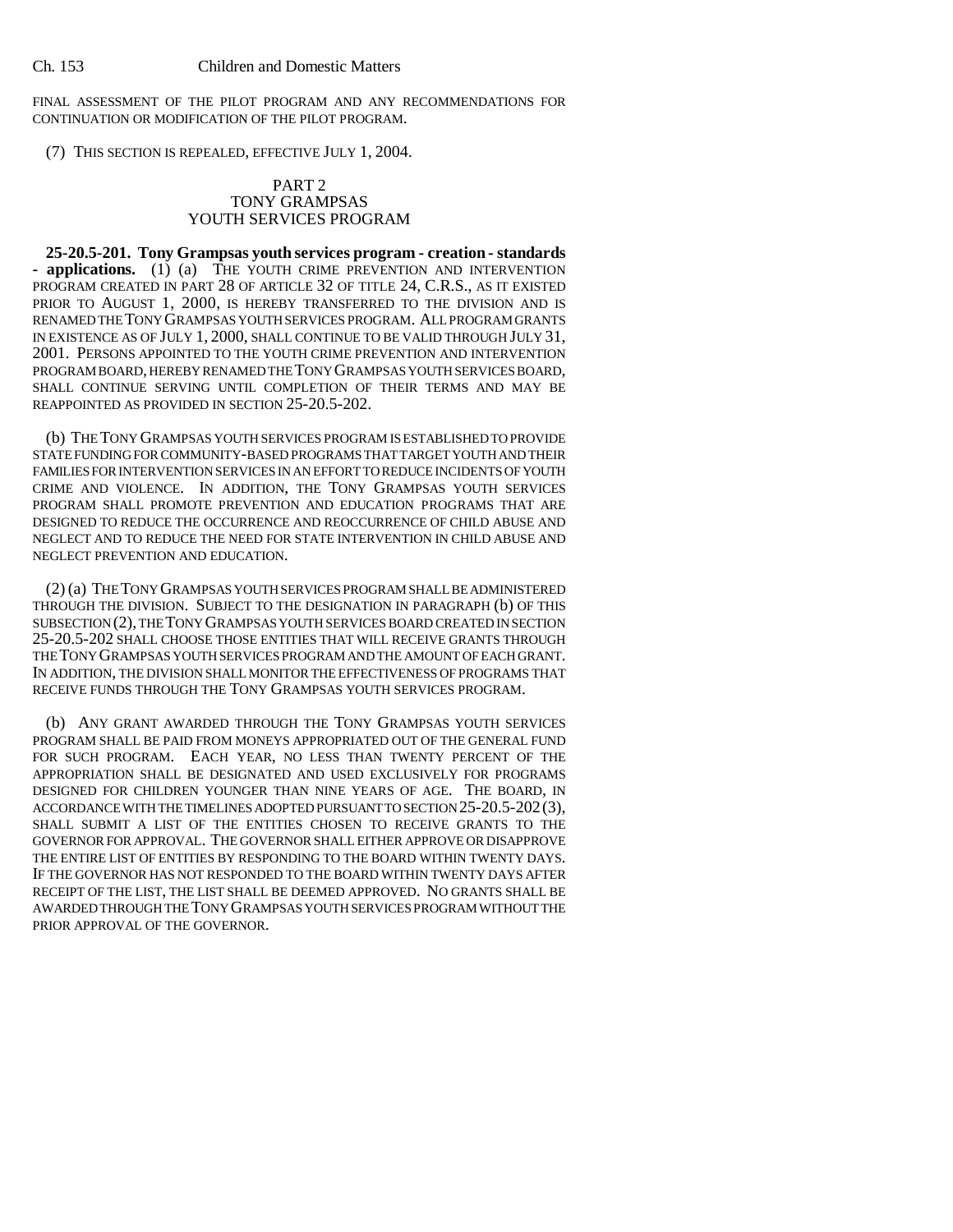(3) TO PARTICIPATE IN THE TONY GRAMPSAS YOUTH SERVICES PROGRAM, AN ENTITY MAY APPLY TO THE BOARD IN ACCORDANCE WITH TIMELINES AND GUIDELINES ADOPTED BY THE BOARD PURSUANT TO SECTION 25-20.5-202.

(4) FOR PURPOSES OF THIS PART 2, "ENTITY" MEANS ANY LOCAL GOVERNMENT, COLORADO PUBLIC OR NONSECTARIAN SECONDARY SCHOOL, INCLUDING CHARTER SCHOOLS, GROUP OF PUBLIC OR NONSECTARIAN SECONDARY SCHOOLS, SCHOOL DISTRICT OR GROUP OF SCHOOL DISTRICTS, BOARD OF COOPERATIVE SERVICES, INSTITUTION OF HIGHER EDUCATION, THE COLORADO NATIONAL GUARD, STATE AGENCY, OR STATE-OPERATED PROGRAM OR ANY PRIVATE NONPROFIT OR NOT-FOR-PROFIT COMMUNITY-BASED ORGANIZATION.

(5) ENTITIES SEEKING TO PROVIDE YOUTH MENTORING SERVICES OR TO ENHANCE EXISTING YOUTH MENTORING PROGRAMS ARE ENCOURAGED TO SUBMIT AN APPLICATION TO THE BOARD FOR GRANTS DIRECTLY FROM THE TONY GRAMPSAS YOUTH SERVICES PROGRAM, IN ADDITION TO ANY FUNDING THE ENTITIES MAY BE SEEKING FROM THE YOUTH MENTORING SERVICES CASH FUND PURSUANT TO SECTION 25-20.5-203 (6), TO ESTABLISH OR ENHANCE YOUTH MENTORING PROGRAMS. ENTITIES SUBMITTING APPLICATIONS FOR GRANTS DIRECTLY FROM THE TONY GRAMPSAS YOUTH SERVICES PROGRAM PURSUANT TO THIS SECTION NEED NOT MEET THE REQUIREMENTS OF SECTION 25-20.5-203 (5) (b).

**25-20.5-202. Tony Grampsas youth services board - members - duties student dropout prevention and intervention fund - creation.** (1) (a) THERE IS HEREBY CREATED THE TONY GRAMPSAS YOUTH SERVICES BOARD, REFERRED TO IN THIS PART 2 AS THE "BOARD", CONSISTING OF FOUR MEMBERS APPOINTED BY THE GOVERNOR, THREE MEMBERS APPOINTED BY THE SPEAKER OF THE HOUSE OF REPRESENTATIVES, AND TWO MEMBERS APPOINTED BY THE PRESIDENT OF THE SENATE AND ONE MEMBER APPOINTED BY THE MINORITY LEADER OF THE SENATE. FOR THE INITIAL APPOINTMENTS, THE GOVERNOR SHALL APPOINT MEMBERS TO THE BOARD AFTER THE SPEAKER OF THE HOUSE OF REPRESENTATIVES AND THE PRESIDENT AND THE MINORITY LEADER OF THE SENATE HAVE MADE APPOINTMENTS. NO MORE THAN SIX OF THE MEMBERS APPOINTED TO THE BOARD SHALL BE MEMBERS OF THE SAME POLITICAL PARTY.

(b) IN ADDITION TO THE APPOINTED BOARD MEMBERS, THE EXECUTIVE DIRECTOR SHALL SERVE AS A MEMBER OF THE BOARD.

(c) AT THE FIRST MEETING OF THE BOARD, THE MEMBERS OF THE BOARD SHALL CHOOSE A CHAIRPERSON AND A VICE-CHAIRPERSON.

(d) (I) IN APPOINTING MEMBERS TO THE BOARD, THE GOVERNOR, THE SPEAKER OF THE HOUSE OF REPRESENTATIVES, AND THE PRESIDENT AND THE MINORITY LEADER OF THE SENATE SHALL CHOOSE PERSONS WHO HAVE A KNOWLEDGE AND AWARENESS OF INNOVATIVE STRATEGIES FOR YOUTH CRIME PREVENTION AND INTERVENTION SERVICES AND FOR REDUCING THE OCCURRENCE AND REOCCURRENCE OF CHILD ABUSE AND NEGLECT.

(II) IN APPOINTING MEMBERS OF THE BOARD, THE GOVERNOR, THE SPEAKER OF THE HOUSE OF REPRESENTATIVES, AND THE PRESIDENT AND THE MINORITY LEADER OF THE SENATE SHALL APPOINT ONE OR MORE PERSONS WHO POSSESS KNOWLEDGE AND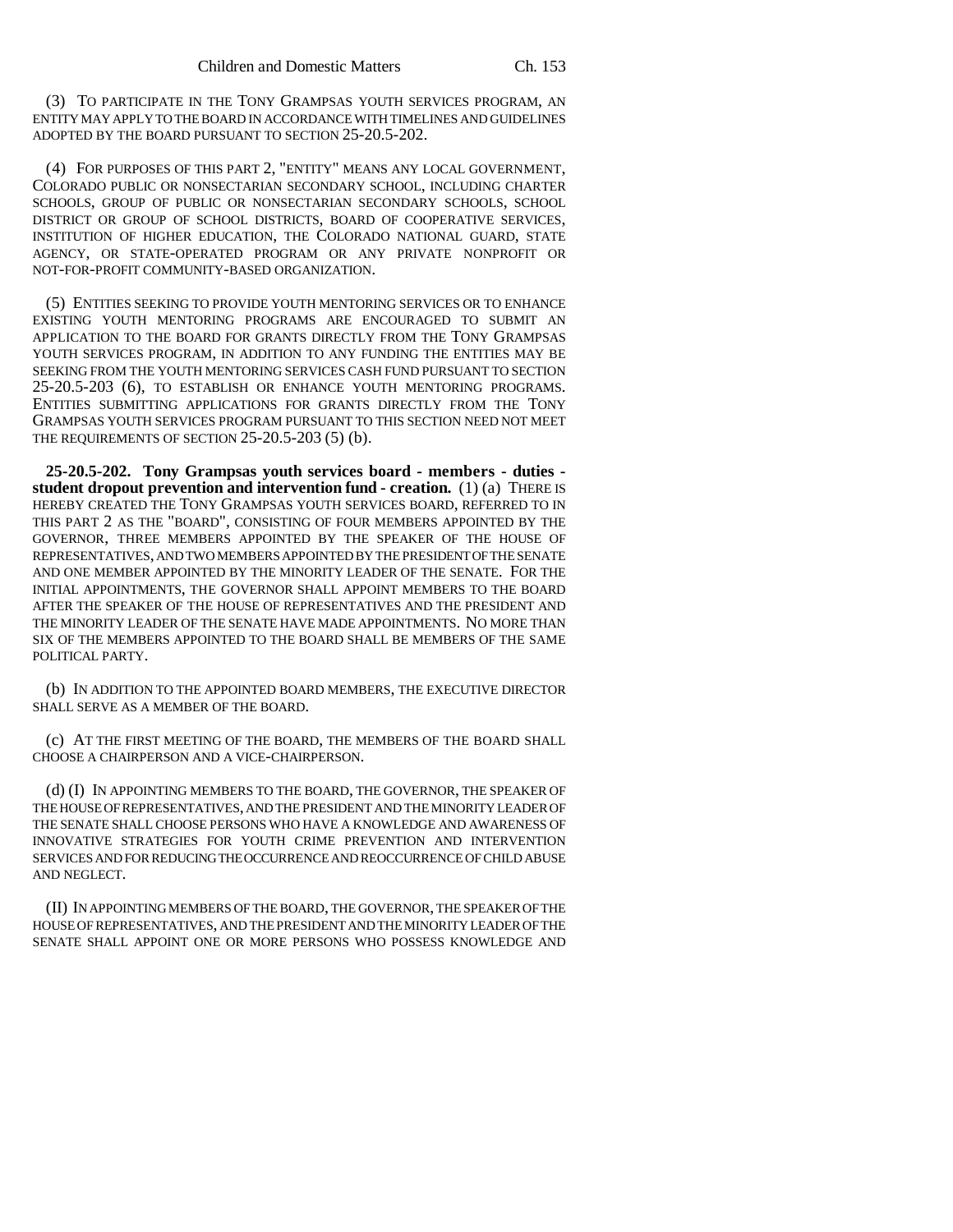AWARENESS OF EARLY CHILDHOOD CARE AND EDUCATION. IN ADDITION, THE SPEAKER OF THE HOUSE OF REPRESENTATIVES AND THE PRESIDENT OF THE SENATE SHALL EACH APPOINT AT LEAST ONE PERSON WHO HAS A KNOWLEDGE AND AWARENESS OF STUDENT ISSUES, INCLUDING THE CAUSES OF STUDENT DROPOUT IN SECONDARY SCHOOLS, AS WELL AS INNOVATIVE STRATEGIES FOR REDUCING THE DROPOUT RATE AMONG SECONDARY SCHOOL STUDENTS. FOR PURPOSES OF THIS SUBPARAGRAPH (II), "EARLY CHILDHOOD" MEANS YOUNGER THAN NINE YEARS OF AGE.

(III) IN APPOINTING MEMBERS, THE GOVERNOR SHALL APPOINT AT LEAST ONE MEMBER TO THE BOARD WHO IS REPRESENTATIVE OF A MINORITY COMMUNITY.

(IV) BEGINNING WITH THE MEMBERS APPOINTED TO TERMS BEGINNING JULY 1, 2001, THE GOVERNOR, IN APPOINTING MEMBERS, SHALL APPOINT AT LEAST ONE PERSON WHO IS KNOWLEDGEABLE IN THE AREA OF CHILD ABUSE PREVENTION AND AT LEAST ONE PERSON WHO IS KNOWLEDGEABLE IN THE AREA OF COMMUNITY PLANNING FOR YOUTH VIOLENCE PREVENTION.

(e) THE APPOINTED MEMBERS OF THE BOARD SHALL SERVE THREE-YEAR TERMS; EXCEPT THAT, OF THE MEMBERS FIRST APPOINTED, ONE OF THE MEMBERS APPOINTED BY THE GOVERNOR SHALL SERVE A TWO-YEAR TERM, TWO OF THE MEMBERS APPOINTED BY THE GOVERNOR SHALL SERVE ONE-YEAR TERMS, ONE OF THE MEMBERS APPOINTED BY THE SPEAKER OF THE HOUSE OF REPRESENTATIVES SHALL SERVE A TWO-YEAR TERM, AND ONE OF THE MEMBERS APPOINTED BY THE PRESIDENT OF THE SENATE SHALL SERVE A TWO-YEAR TERM. THE RESPECTIVE APPOINTING PERSON SHALL CHOOSE THOSE MEMBERS WHO SHALL SERVE INITIAL SHORTENED TERMS. IF A VACANCY ARISES IN ONE OF THE APPOINTED OFFICES, THE AUTHORITY MAKING THE ORIGINAL APPOINTMENT SHALL FILL THE VACANCY FOR THE REMAINDER OF THE TERM. MEMBERS OF THE BOARD SHALL SERVE WITHOUT COMPENSATION BUT SHALL BE REIMBURSED OUT OF AVAILABLE APPROPRIATIONS FOR ALL ACTUAL AND NECESSARY EXPENSES INCURRED IN THE PERFORMANCE OF THEIR DUTIES.

(f) THE BOARD IS AUTHORIZED TO MEET, WHEN NECESSARY, VIA TELECOMMUNICATIONS.

(2) (a) THE BOARD SHALL DEVELOP AND MAKE AVAILABLE PROGRAM GUIDELINES INCLUDING, BUT NOT LIMITED TO:

(I) GUIDELINES FOR PROPOSAL DESIGN;

(II) LOCAL PUBLIC-TO-PRIVATE FUNDING MATCH REQUIREMENTS; AND

(III) PROCESSES FOR LOCAL REVIEW AND PRIORITIZATION OF PROGRAM APPLICATIONS.

(b) IN ADDITION TO THE GUIDELINES DEVELOPED PURSUANT TO PARAGRAPH (a) OF THIS SUBSECTION (2), THE BOARD SHALL DEVELOP CRITERIA FOR AWARDING GRANTS UNDER THE TONY GRAMPSAS YOUTH SERVICES PROGRAM INCLUDING, BUT NOT LIMITED TO, THE FOLLOWING REQUIREMENTS:

(I) THAT THE PROGRAM IS OPERATED IN COOPERATION WITH A LOCAL GOVERNMENT, A LOCAL GOVERNMENTAL AGENCY, OR A LOCAL NONPROFIT OR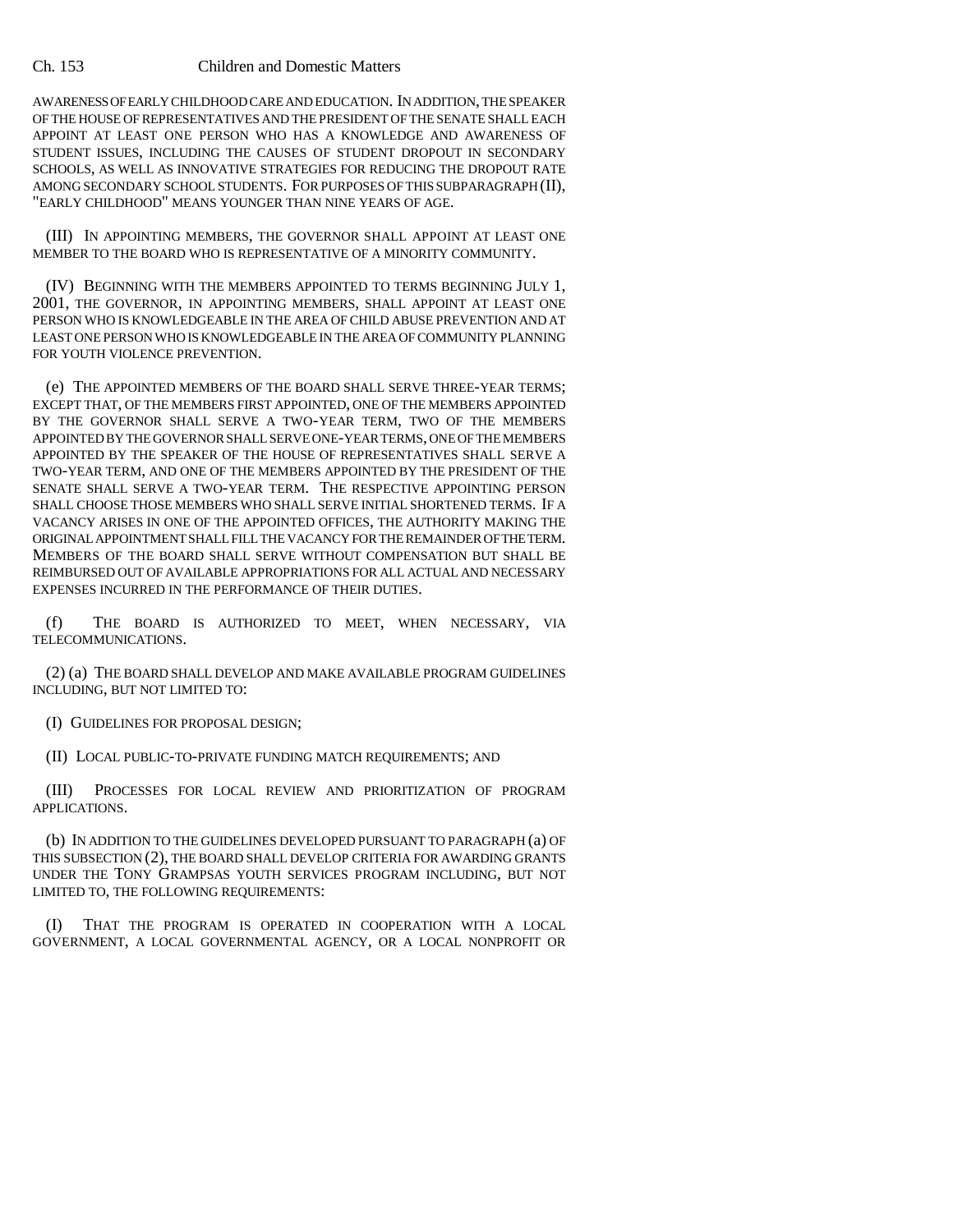NOT-FOR-PROFIT AGENCY;

(II) THAT THE PROGRAM IS COMMUNITY-BASED, RECEIVING INPUT FROM ORGANIZATIONS IN THE COMMUNITY SUCH AS SCHOOLS, COMMUNITY MENTAL HEALTH CENTERS, LOCAL NONPROFIT OR NOT-FOR-PROFIT AGENCIES, LOCAL LAW ENFORCEMENT AGENCIES, BUSINESSES, AND INDIVIDUALS WITHIN THE COMMUNITY; AND

(III) THAT THE PROGRAM IS DIRECTED AT PROVIDING INTERVENTION SERVICES TO YOUTH AND THEIR FAMILIES IN AN EFFORT TO DECREASE INCIDENTS OF CRIME AND VIOLENCE OR THAT THE PROGRAM IS DIRECTED AT PROVIDING SERVICES TO AT-RISK STUDENTS AND THEIR FAMILIES IN AN EFFORT TO REDUCE THE DROPOUT RATE IN SECONDARY SCHOOLS PURSUANT TO SECTION 25-20.5-204. IF AN ENTITY IS SEEKING A GRANT FROM THE BOARD FOR A STUDENT DROPOUT PREVENTION AND INTERVENTION PROGRAM PURSUANT TO SECTION 25-20.5-204, ONE OF THE CRITERIA THE BOARD SHALL CONSIDER IS WHETHER THE PROGRAM HAS BEEN IMPLEMENTED ELSEWHERE, IF KNOWN, AND, IF SO, THE RELATIVE SUCCESS OF SUCH PROGRAM. IT SHALL NOT BE REQUIRED, HOWEVER, THAT THE PROGRAM BE PREVIOUSLY IMPLEMENTED IN ORDER FOR THE BOARD TO AWARD A GRANT TO SUCH ENTITY.

(c) IN ADDITION TO THE GUIDELINES AND CRITERIA DEVELOPED PURSUANT TO PARAGRAPHS (a) AND (b) OF THIS SUBSECTION (2), THE BOARD SHALL DEVELOP RESULT-ORIENTED CRITERIA FOR MEASURING THE EFFECTIVENESS OF PROGRAMS THAT RECEIVE GRANTS UNDER THE TONY GRAMPSAS YOUTH SERVICES PROGRAM AS DEEMED APPROPRIATE TO THE NATURE OF EACH PROGRAM INCLUDING, BUT NOT LIMITED TO, REQUIRING GRANTEES TO EVALUATE THE IMPACT OF THE SERVICES PROVIDED BY THE PROGRAM. ANY CRITERIA DEVELOPED PURSUANT TO THIS PARAGRAPH (c) FOR MEASURING THE EFFECTIVENESS OF STUDENT DROPOUT PREVENTION AND INTERVENTION PROGRAMS ESTABLISHED PURSUANT TO SECTION 25-20.5-204 SHALL INCLUDE THE IMPLEMENTATION OF A METHOD BY WHICH TO TRACK THE STUDENTS SERVED BY THE PROGRAM TO EVALUATE THE IMPACT OF THE SERVICES PROVIDED, WHICH TRACKING SHALL CONTINUE, IF POSSIBLE, FOR AT LEAST TWO YEARS OR THROUGH GRADUATION FROM A SECONDARY SCHOOL, WHICHEVER OCCURS FIRST.

(3) (a) IN ADDITION TO THE GUIDELINES AND CRITERIA DEVELOPED PURSUANT TO SUBSECTION (2) OF THIS SECTION, THE BOARD SHALL ESTABLISH TIMELINES FOR SUBMISSION AND REVIEW OF APPLICATIONS FOR GRANTS THROUGH THE TONY GRAMPSAS YOUTH SERVICES PROGRAM. THE BOARD SHALL ALSO ADOPT TIMELINES FOR SUBMISSION TO THE GOVERNOR OF THE LIST OF ENTITIES CHOSEN TO RECEIVE GRANTS. IF THE GOVERNOR DISAPPROVES THE LIST, THE BOARD MAY SUBMIT A REPLACEMENT LIST WITHIN THIRTY DAYS AFTER SUCH DISAPPROVAL.

(b) NOTWITHSTANDING THE TIMELINES ADOPTED BY THE BOARD PURSUANT TO PARAGRAPH (a) OF THIS SUBSECTION (3), THE BOARD SHALL NOT SOLICIT OR ACCEPT GRANT APPLICATIONS FOR FISCAL YEAR 2000-01. ANY GRANTS IN PLACE FOR FISCAL YEAR 1999-2000 SHALL CONTINUE FOR THE 2000-01 FISCAL YEAR, SUBJECT TO REVIEW PURSUANT TO THE PROVISIONS OF THIS ARTICLE.

(4) THE BOARD SHALL REVIEW ALL APPLICATIONS RECEIVED PURSUANT TO SECTION 25-20.5-201 FOR GRANTS FROM THE TONY GRAMPSAS YOUTH SERVICES PROGRAM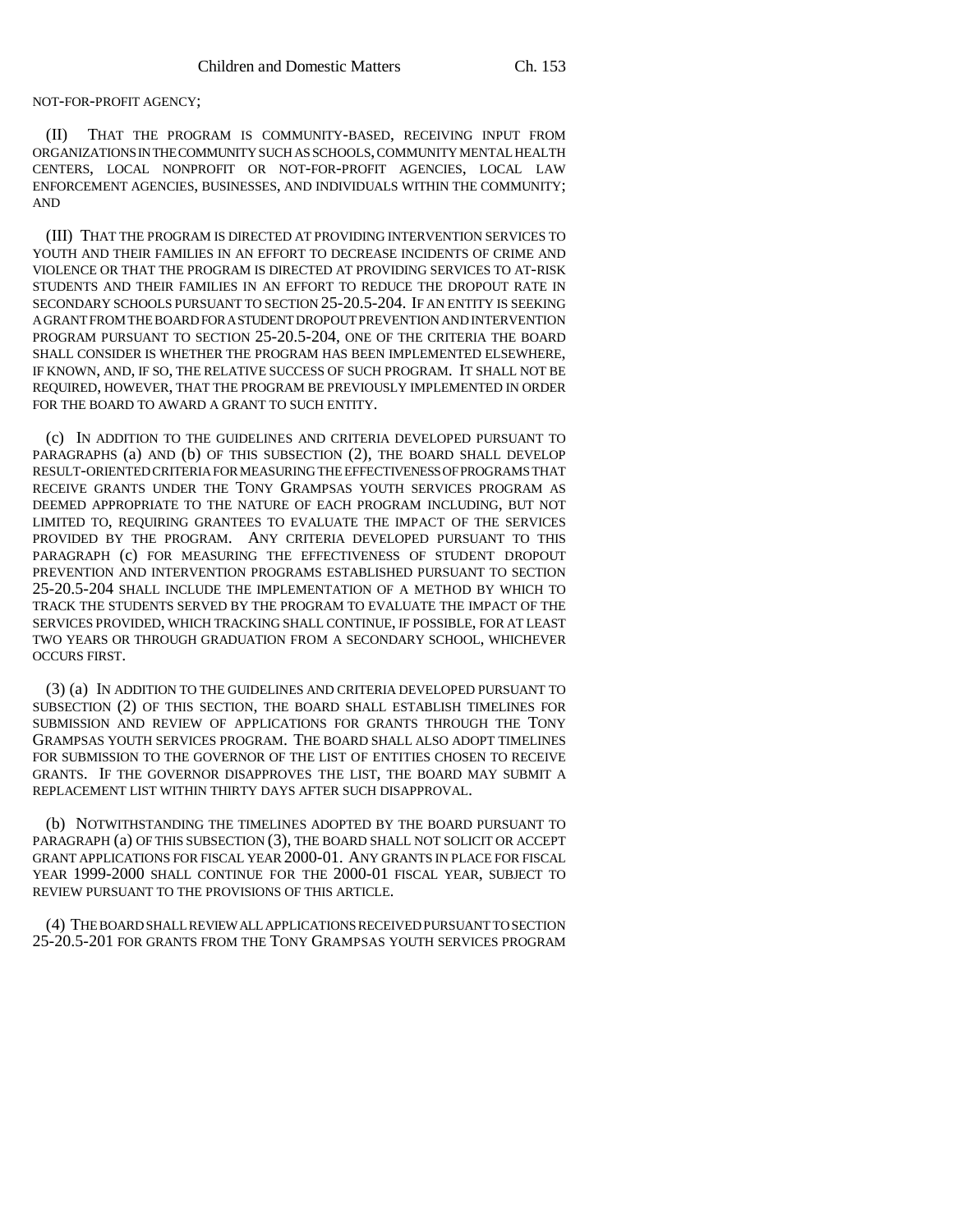AND CHOOSE THOSE ENTITIES THAT SHALL RECEIVE GRANTS THROUGH THE TONY GRAMPSAS YOUTH SERVICES PROGRAM AND THE AMOUNT OF EACH GRANT.

(5) IN ADDITION TO THE DUTIES RELATING SPECIFICALLY TO THE TONY GRAMPSAS YOUTH SERVICES PROGRAM SPECIFIED IN THIS SECTION, THE BOARD SHALL OPERATE THE PREVENTION, INTERVENTION, AND TREATMENT PROGRAMS SPECIFIED IN THIS PART 2 AND SUCH OTHER PREVENTION, INTERVENTION, AND TREATMENT PROGRAMS AS MAY BE ASSIGNED TO THE BOARD BY EXECUTIVE ORDER TO BE FUNDED SOLELY BY FEDERAL FUNDS.

**25-20.5-203. "Colorado Youth Mentoring Services Act".** (1) **Short title.** THIS SECTION SHALL BE KNOWN AND MAY BE CITED AS THE "COLORADO YOUTH MENTORING SERVICES ACT".

(2) **Legislative declaration.** (a) THE GENERAL ASSEMBLY HEREBY FINDS AND DECLARES THAT MENTORING PROGRAMS SUCH AS BIG BROTHERS, BIG SISTERS, AND PARTNERS HAVE BEEN ACTIVE IN COLORADO FOR MANY YEARS. THE GENERAL ASSEMBLY FINDS THAT NATIONAL RESEARCH HAS INDICATED THAT STRUCTURED MENTORING PROGRAMS ARE EFFECTIVE TOOLS IN COMBATING YOUTH SUBSTANCE ABUSE AND YOUTH CRIME AND VIOLENCE. THE GENERAL ASSEMBLY FURTHER FINDS, BASED UPON RECENT NATIONAL RESEARCH RESULTS, THAT AT-RISK YOUTH WHO ARE MATCHED IN A MINIMUM OF YEAR-LONG MENTORING RELATIONSHIPS ARE LESS LIKELY TO BECOME INVOLVED IN SUBSTANCE AND ALCOHOL ABUSE, LESS LIKELY TO BE TRUANT, LESS LIKELY TO COMMIT VIOLENT ACTS AGAINST OTHER PERSONS, AND MORE LIKELY TO SHOW IMPROVEMENTS IN ACADEMIC PERFORMANCE AND POSITIVE PEER RELATIONS.

(b) THE GENERAL ASSEMBLY FURTHER FINDS THAT, DESPITE THE POSITIVE RESULTS THAT MAY BE ACHIEVED THROUGH STRUCTURED YOUTH MENTORING PROGRAMS, AS MANY AS THIRTY-EIGHT COUNTIES IN THE STATE OF COLORADO DO NOT HAVE THE ORGANIZATIONAL RESOURCES NECESSARY TO CARRY OUT SUCCESSFUL MENTORING PROGRAMS OR LACK THE ADULT VOLUNTEERS TO ESTABLISH SUCH PROGRAMS OR BOTH. THE GENERAL ASSEMBLY FINDS THAT EVEN COUNTIES IN WHICH THERE ARE ESTABLISHED YOUTH MENTORING PROGRAMS, SUCH PROGRAMS ARE UNABLE TO MEET THE DEMAND FOR MENTORS AND THAT SUCH ESTABLISHED PROGRAMS HAVE WAITING LISTS THAT EXCEED TWO THOUSAND YOUTHS.

(c) THE GENERAL ASSEMBLY THEREFORE DECLARES AND DETERMINES THAT THE PROVISION OF YOUTH MENTORING SERVICES THAT WOULD USE PUBLIC AND PRIVATE ENTITIES TO RECRUIT, TRAIN, SCREEN, AND SUPERVISE ADULT VOLUNTEERS TO SERVE AS MENTORS FOR AT-RISK YOUTH WOULD BE BENEFICIAL AND IN THE BEST INTERESTS OF THE CITIZENS OF THE STATE OF COLORADO.

(3) **Definition.** FOR PURPOSES OF THIS SECTION, "AT-RISK YOUTH" MEANS A PERSON WHO IS AT LEAST FIVE YEARS OF AGE BUT WHO IS LESS THAN EIGHTEEN YEARS OF AGE AND WHO IS CHALLENGED BY SUCH RISK FACTORS AS POVERTY, RESIDENCE IN A SUBSTANCE-ABUSING HOUSEHOLD, FAMILY CONFLICT, ASSOCIATION WITH PEERS WHO COMMIT CRIMES, RESIDENCE IN A SINGLE-PARENT HOUSEHOLD, EXHIBITION OF INDICIA OF DELINQUENT BEHAVIOR, OR BEING THE VICTIM OF CHILD ABUSE.

(4) **Provision of youth mentoring services.** THERE IS HEREBY CREATED THE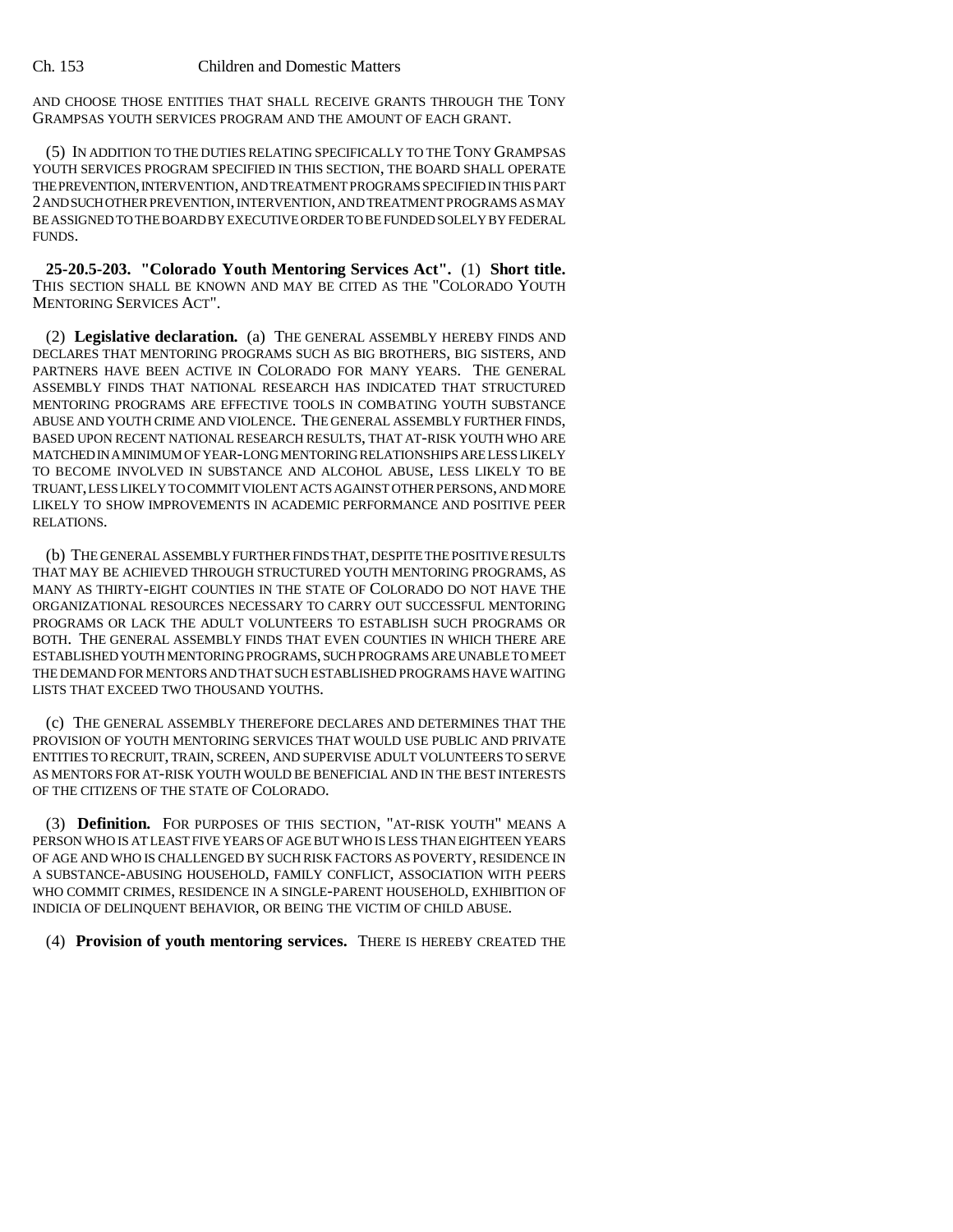COLORADO YOUTH MENTORING PROGRAM FOR THE PURPOSE OF PROVIDING STATE FUNDING FOR THE PROVISION OF COMMUNITY-BASED YOUTH MENTORING SERVICES THAT TARGET AT-RISK YOUTHS IN AN EFFORT TO REDUCE SUBSTANCE ABUSE AND TO DECREASE THE INCIDENTS OF YOUTH CRIME AND VIOLENCE. SUCH FUNDING SHALL BE USED TO PROVIDE NEW MENTORING SERVICES IN COMMUNITIES THAT DO NOT HAVE EXISTING MENTORING PROGRAMS AS WELL AS TO ENHANCE ESTABLISHED COMMUNITY-BASED YOUTH MENTORING PROGRAMS THAT ARE ALREADY IN **EXISTENCE.** 

(5) **Administration - duties of contracting entities.** (a) TO BE ELIGIBLE FOR MONEYS FROM THE YOUTH MENTORING SERVICES CASH FUND CREATED IN SUBSECTION (6) OF THIS SECTION, FOR THE PROVISION OF YOUTH MENTORING SERVICES, AN ENTITY SHALL APPLY TO THE BOARD IN ACCORDANCE WITH THE TIMELINES AND GUIDELINES ADOPTED BY THE BOARD PURSUANT TO SECTION 25-20.5-202 AND SHALL MEET THE REQUIREMENTS OF PARAGRAPH (b) OF THIS SUBSECTION (5).

(b) THE ENTITIES THAT ARE SELECTED BY THE BOARD TO PROVIDE COMMUNITY-BASED YOUTH MENTORING SERVICES SHALL BE RESPONSIBLE FOR:

(I) ACTIVELY RECRUITING QUALIFIED AND APPROPRIATE ADULT VOLUNTEERS WHO ARE WILLING TO SERVE AS YOUTH MENTORS FOR A PERIOD OF NOT LESS THAN ONE YEAR AND TO COMMIT TO SPENDING AN AVERAGE OF THREE HOURS PER WEEK WITH THE AT-RISK YOUTH;

(II) EFFECTIVELY SCREENING ADULT VOLUNTEERS TO SERVE AS MENTORS, INCLUDING BUT NOT LIMITED TO CONDUCTING CRIMINAL BACKGROUND CHECKS OF SUCH ADULT VOLUNTEERS;

(III) PROVIDING TRAINING AND ONGOING SUPPORT TO ADULT VOLUNTEERS TO PREPARE THEM TO SERVE IN ONE-YEAR MENTORING RELATIONSHIPS WITH AT-RISK YOUTHS;

(IV) CAREFULLY MATCHING EACH ADULT VOLUNTEER WITH AN AT-RISK YOUTH BASED UPON THE UNIQUE QUALIFICATIONS OF THE ADULT VOLUNTEER AND THE SPECIFIC NEEDS OF THE YOUTH;

(V) SUPERVISING CLOSELY AND THROUGH CASE MANAGERS THE ACTIVITIES OF THE ADULT VOLUNTEER AND THE MUTUAL BENEFITS AND EFFECTIVENESS OF THE MENTORING RELATIONSHIP;

(VI) MAKING AVAILABLE LIFE SKILL WORKSHOPS, RECREATIONAL ACTIVITIES, AND COMMUNITY SERVICE OPPORTUNITIES TO THE AT-RISK YOUTH AND ADULT VOLUNTEER;

(VII) IMPLEMENTING A METHOD OF EVALUATING THE EFFECTIVENESS OF THE COMMUNITY-BASED YOUTH MENTORING PROGRAM AND TRACKING THE YOUTHS SERVED BY THE PROGRAM TO EVALUATE THE IMPACT OF THE SERVICES PROVIDED THROUGH THE PROGRAM; AND

(VIII) REPORTING ANNUALLY TO THE BOARD CONCERNING THE RESULTS OF THE ENTITY'S EVALUATION OF YOUTHS SERVED BY THE COMMUNITY-BASED YOUTH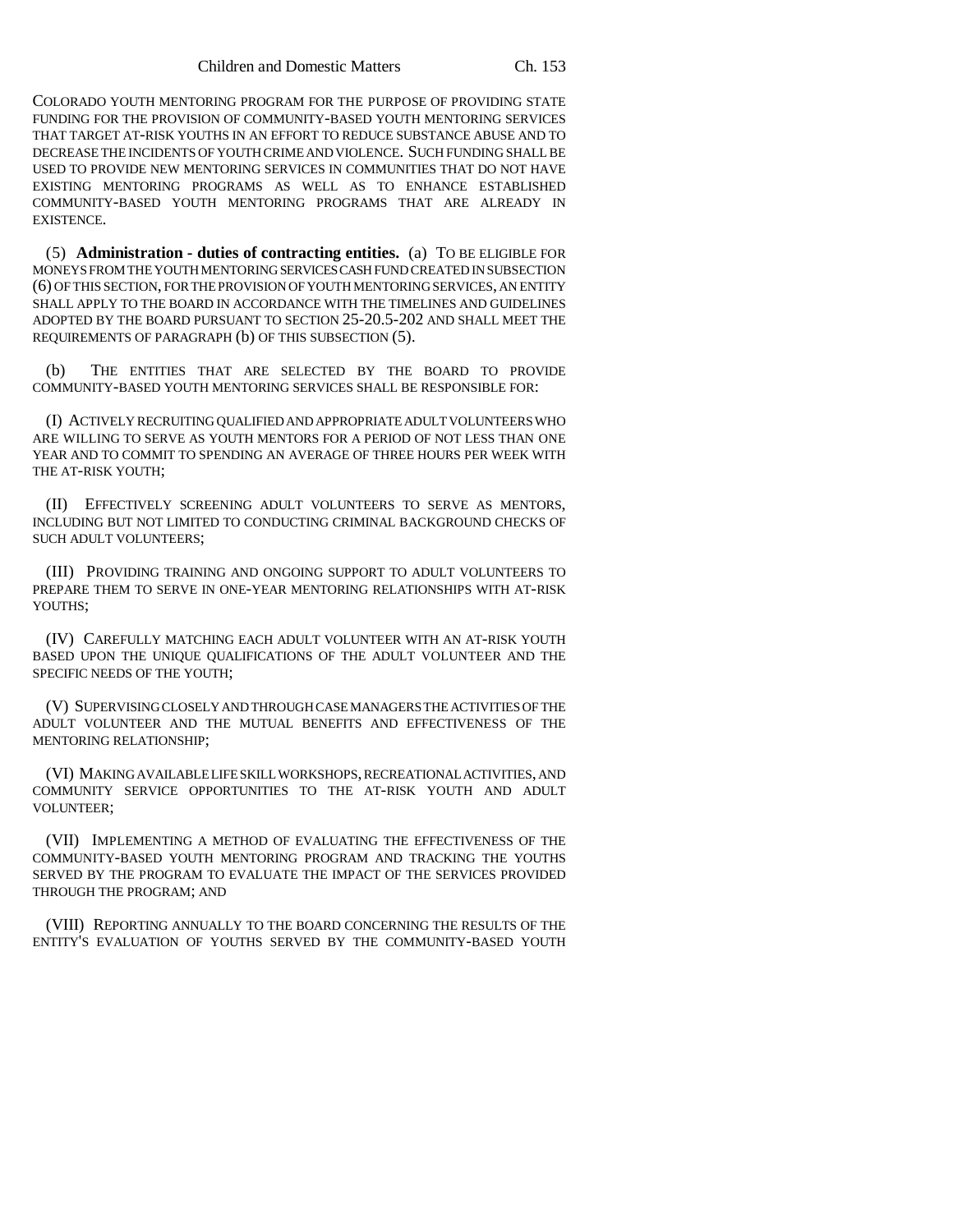MENTORING PROGRAM AS WELL AS THE FISCAL CONTRIBUTIONS MADE BY THE ENTITY TO THE PROGRAM AND SUCH OTHER INFORMATION THAT THE BOARD MAY REQUIRE.

(c) COMMUNITY-BASED ORGANIZATIONS MAY OBTAIN PRIVATE AND PUBLIC FUNDS, GRANTS, GIFTS, OR DONATIONS FOR YOUTH MENTORING PROGRAMS. THE EXECUTIVE DIRECTOR IS AUTHORIZED TO ACCEPT AND EXPEND ON BEHALF OF THE STATE ANY FUNDS, GRANTS, GIFTS, OR DONATIONS FROM ANY PRIVATE OR PUBLIC SOURCE FOR THE PURPOSE OF IMPLEMENTING THIS SECTION, EXCEPT THAT NO GRANT OR DONATION SHALL BE ACCEPTED IF THE CONDITIONS ATTACHED TO THE GRANT OR DONATION REQUIRE THE EXPENDITURE THEREOF IN A MANNER CONTRARY TO LAW.

(d) ENTITIES SELECTED TO RECEIVE GRANTS PURSUANT TO THIS SECTION FOR THE PROVISION OF YOUTH MENTORING SERVICES SHALL MATCH ANY GRANT RECEIVED WITH A CONTRIBUTION THAT IS THE EQUIVALENT OF TWENTY PERCENT OF THE GRANT AWARDED.

(6) **Youth mentoring services cash fund.** THERE IS HEREBY CREATED IN THE STATE TREASURY THE YOUTH MENTORING SERVICES CASH FUND. THE MONEYS IN THE YOUTH MENTORING SERVICES CASH FUND SHALL BE SUBJECT TO ANNUAL APPROPRIATION BY THE GENERAL ASSEMBLY FOR THE DIRECT AND INDIRECT COSTS ASSOCIATED WITH THE IMPLEMENTATION OF THIS SECTION. THE EXECUTIVE DIRECTOR IS AUTHORIZED TO ACCEPT ON BEHALF OF THE STATE ANY GRANTS, GIFTS, OR DONATIONS FROM ANY PRIVATE OR PUBLIC SOURCE FOR THE PURPOSE OF THIS SECTION. ALL PRIVATE AND PUBLIC FUNDS RECEIVED THROUGH GRANTS, GIFTS, OR DONATIONS SHALL BE TRANSMITTED TO THE STATE TREASURER, WHO SHALL CREDIT THE SAME TO THE YOUTH MENTORING SERVICES CASH FUND. ALL INVESTMENT EARNINGS DERIVED FROM THE DEPOSIT AND INVESTMENT OF MONEYS IN THE FUND SHALL REMAIN IN THE FUND AND SHALL NOT BE TRANSFERRED OR REVERT TO THE GENERAL FUND OF THE STATE AT THE END OF ANY FISCAL YEAR.

**25-20.5-204. Colorado student dropout prevention and intervention program.** (1) **Short title.** THIS SECTION SHALL BE KNOWN AND MAY BE CITED AS THE "COLORADO STUDENT DROPOUT PREVENTION AND INTERVENTION ACT".

(2) **Legislative declaration.** THE GENERAL ASSEMBLY HEREBY FINDS THAT:

(a) DURING THE LAST DECADE, OVER ONE HUNDRED THOUSAND STUDENTS IN COLORADO LEFT SCHOOL WITHOUT SUCCESSFULLY COMPLETING A HIGH SCHOOL PROGRAM;

(b) IN 1996, THREE MILLION SIX HUNDRED THOUSAND YOUNG ADULTS IN THE UNITED STATES WERE NEITHER ENROLLED IN SCHOOL NOR HAD THEY COMPLETED A HIGH SCHOOL PROGRAM;

(c) IN THE 1995-1996 ACADEMIC YEAR, APPROXIMATELY THIRTEEN THOUSAND STUDENTS WITHDREW FROM COLORADO SCHOOLS PRIOR TO RECEIVING A DIPLOMA, RESULTING IN A FOUR PERCENT DROPOUT RATE;

(d) OF THOSE STUDENTS WHO WITHDREW FROM COLORADO SCHOOLS PRIOR TO RECEIVING A DIPLOMA, APPROXIMATELY FIVE THOUSAND NINE HUNDRED WERE MINORITY STUDENTS;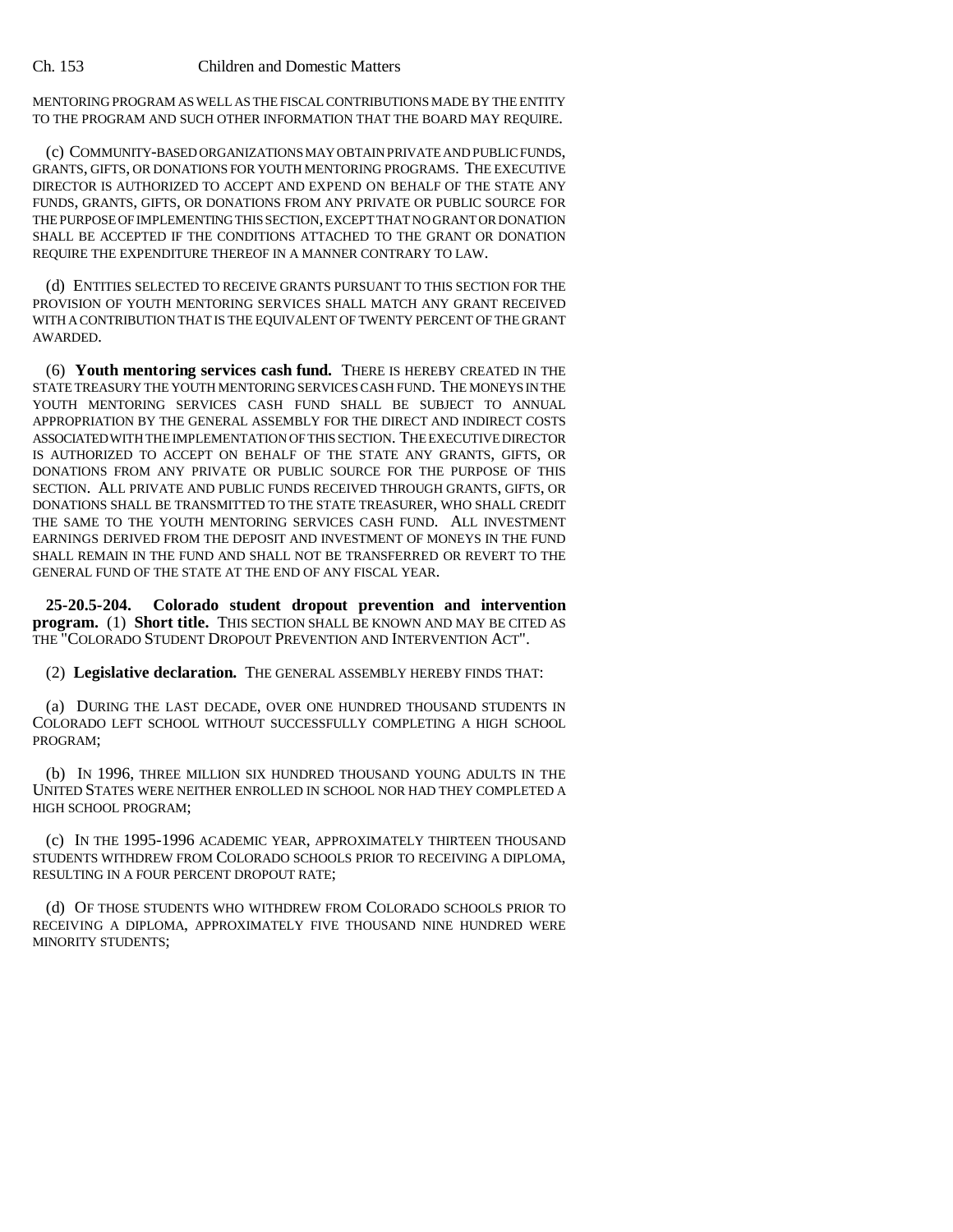(e) THE DROPOUT RATE OF MINORITY STUDENTS IN COLORADO IS SIGNIFICANTLY GREATER THAN THAT OF NONMINORITY STUDENTS;

(f) NUMEROUS FACTORS, INCLUDING SOCIOECONOMIC BACKGROUND, LACK OF ADULT SUPPORT, AND THE INABILITY TO COMMUNICATE WELL IN ENGLISH, INFLUENCE A STUDENT'S DECISION TO DROP OUT OF SCHOOL;

(g) RESEARCH HAS SHOWN THAT, COMPARED WITH HIGH SCHOOL GRADUATES, RELATIVELY MORE DROPOUTS ARE UNEMPLOYED, AND THOSE DROPOUTS WHO DO SUCCEED IN FINDING WORK TEND TO EARN LESS MONEY THAN HIGH SCHOOL GRADUATES; AND

(h) HIGH SCHOOL DROPOUTS ARE MORE LIKELY TO APPLY FOR AND RECEIVE PUBLIC ASSISTANCE THAN HIGH SCHOOL GRADUATES.

(3) **Definitions.** FOR PURPOSES OF THIS SECTION:

(a) "AT-RISK STUDENTS" MEANS STUDENTS IN SECONDARY SCHOOLS WHO ARE AT RISK OF DROPPING OUT OF SCHOOL BECAUSE OF THEIR SOCIOECONOMIC BACKGROUND, LACK OF ADULT SUPPORT, LANGUAGE BARRIERS, OR OTHER IDENTIFIED INDICATORS THAT CAUSE STUDENTS TO DROP OUT OF SCHOOL.

(b) "ENTITY" MEANS ANY LOCAL GOVERNMENT, COLORADO PUBLIC OR NONSECTARIAN SECONDARY SCHOOL, INCLUDING CHARTER SCHOOLS, GROUP OF PUBLIC OR NONSECTARIAN SECONDARY SCHOOLS, SCHOOL DISTRICT OR GROUP OF SCHOOL DISTRICTS, BOARD OF COOPERATIVE SERVICES, INSTITUTION OF HIGHER EDUCATION, THE COLORADO NATIONAL GUARD, STATE AGENCY, OR STATE-OPERATED PROGRAM OR ANY PRIVATE NONPROFIT OR NOT-FOR-PROFIT COMMUNITY-BASED ORGANIZATION.

(4) **Colorado student dropout prevention and intervention program.** THERE IS HEREBY CREATED THE COLORADO STUDENT DROPOUT PREVENTION AND INTERVENTION PROGRAM IN THE TONY GRAMPSAS YOUTH SERVICES PROGRAM FOR THE PURPOSE OF PROVIDING SERVICES TO AT-RISK STUDENTS AND THEIR FAMILIES IN AN EFFORT TO REDUCE THE DROPOUT RATE IN SECONDARY SCHOOLS THROUGH AN APPROPRIATE COMBINATION OF ACADEMIC AND EXTRACURRICULAR ACTIVITIES DESIGNED TO ENHANCE THE OVERALL EDUCATION AND EDIFICATION OF STUDENTS IN SECONDARY SCHOOLS.

(5) **Administration.** (a) THE STUDENT DROPOUT PREVENTION AND INTERVENTION PROGRAM SHALL BE ADMINISTERED THROUGH THE DIVISION. SUBJECT TO THE DESIGNATION IN PARAGRAPH (b) OF THIS SUBSECTION (5), THE TONY GRAMPSAS YOUTH SERVICES BOARD CREATED IN SECTION 25-20.5-202 SHALL SELECT THOSE ENTITIES THAT WILL RECEIVE GRANTS THROUGH THE STUDENT DROPOUT PREVENTION AND INTERVENTION PROGRAM AND THE AMOUNT OF EACH GRANT. IN ADDITION, THE DIVISION SHALL MONITOR THE EFFECTIVENESS OF PROGRAMS THAT RECEIVE FUNDS THROUGH THE STUDENT DROPOUT PREVENTION AND INTERVENTION PROGRAM. TO BE ELIGIBLE FOR GRANTS FROM THE TONY GRAMPSAS YOUTH SERVICES BOARD FOR THE PROVISION OF STUDENT DROPOUT PREVENTION AND INTERVENTION PROGRAMS TARGETING AT-RISK STUDENTS, AN ENTITY SHALL APPLY TO THE BOARD IN ACCORDANCE WITH THE TIMELINES AND GUIDELINES ADOPTED BY THE BOARD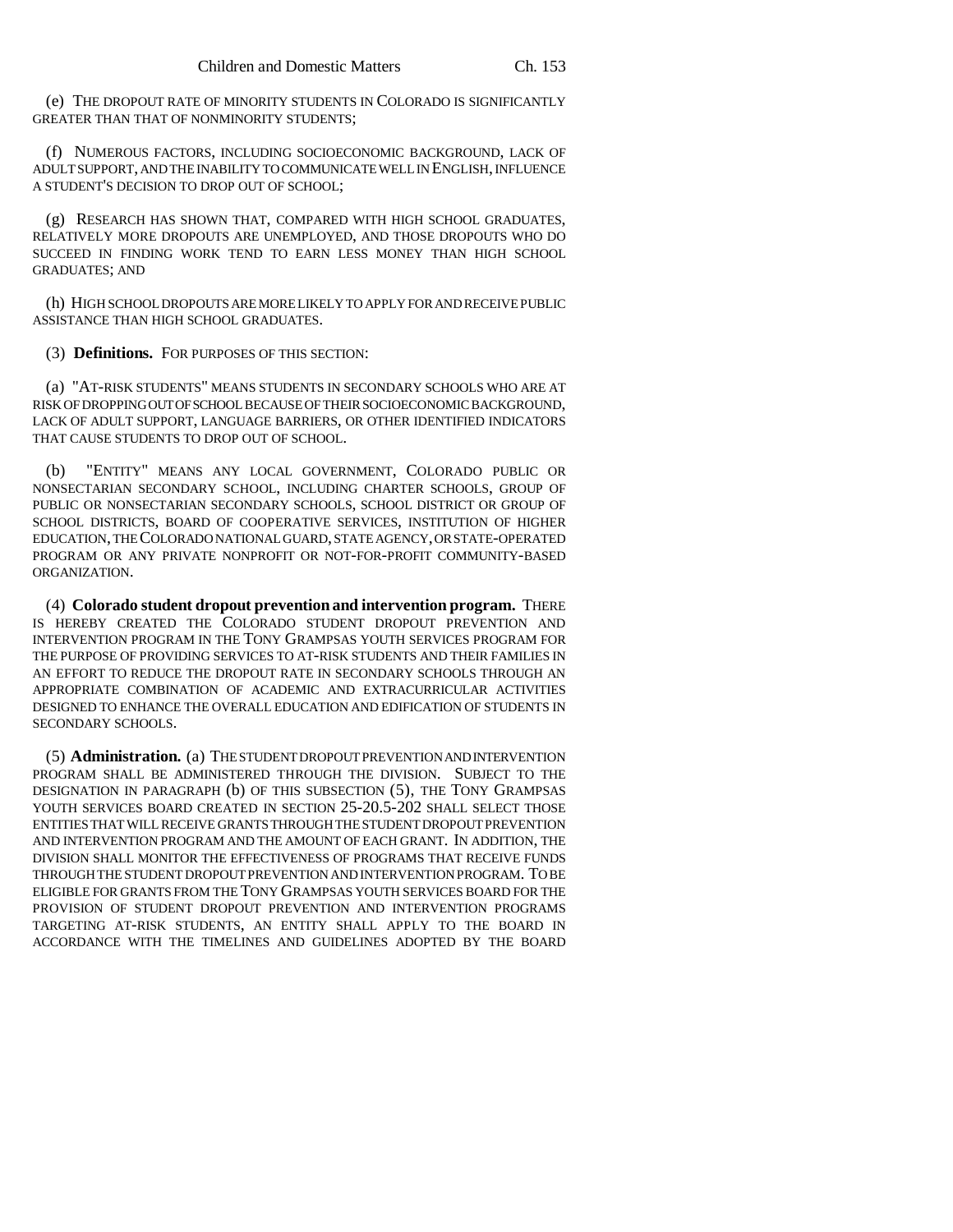# PURSUANT TO SECTION 25-20.5-202.

(b) ANY MONEYS AWARDED BY THE TONY GRAMPSAS YOUTH SERVICES BOARD SHALL BE PAID FROM MONEYS APPROPRIATED OUT OF THE GENERAL FUND FOR SUCH PROGRAM. EACH YEAR NO LESS THAN TEN PERCENT OF THE TOTAL APPROPRIATION FROM THE GENERAL FUND SHALL BE DESIGNATED AND USED EXCLUSIVELY FOR PROGRAMS SPECIFICALLY DESIGNED TO PREVENT STUDENTS FROM DROPPING OUT OF SECONDARY SCHOOLS; EXCEPT THAT, COMMENCING IN FISCAL YEAR 2004-05 AND IN EACH FISCAL YEAR THEREAFTER, NO LESS THAN TWENTY PERCENT OF THE TOTAL APPROPRIATION SHALL BE DESIGNATED AND USED EXCLUSIVELY FOR SUCH PURPOSE.

(6) (a) THE EXECUTIVE DIRECTOR IS AUTHORIZED TO ACCEPT ON BEHALF OF THE STATE ANY FUNDS, GRANTS, GIFTS, OR DONATIONS FROM ANY PRIVATE OR PUBLIC SOURCE FOR THE PURPOSE OF IMPLEMENTING STUDENT DROPOUT PREVENTION AND INTERVENTION PROGRAMS PURSUANT TO THIS ARTICLE; EXCEPT THAT NO FUNDS, GRANTS, GIFTS, OR DONATIONS SHALL BE ACCEPTED IF THE CONDITIONS ATTACHED THERETO REQUIRE THE EXPENDITURE THEREOF IN A MANNER CONTRARY TO LAW.

(b) ALL PRIVATE AND PUBLIC MONEYS RECEIVED THROUGH FUNDS, GRANTS, GIFTS, OR DONATIONS PURSUANT TO THIS SUBSECTION (6) SHALL BE TRANSMITTED TO THE STATE TREASURER, WHO SHALL CREDIT THE SAME TO THE STUDENT DROPOUT PREVENTION AND INTERVENTION FUND, WHICH FUND IS HEREBY CREATED. THE MONEYS IN THE FUND SHALL BE SUBJECT TO ANNUAL APPROPRIATION BY THE GENERAL ASSEMBLY FOR THE DIRECT AND INDIRECT COSTS ASSOCIATED WITH THE ADMINISTRATION OF THIS ARTICLE. THE EXECUTIVE DIRECTOR MAY EXPEND MONEYS APPROPRIATED TO THE DEPARTMENT FROM THE FUND FOR PURPOSES OF PROVIDING A GRANT FOR THE IMPLEMENTATION AND ADMINISTRATION OF A STUDENT DROPOUT PREVENTION AND INTERVENTION PROGRAM. ALL INVESTMENT EARNINGS DERIVED FROM THE DEPOSIT AND INVESTMENT OF MONEYS IN THE FUND SHALL BE CREDITED TO THE FUND. ANY MONEYS NOT APPROPRIATED SHALL REMAIN IN THE FUND AND SHALL NOT BE TRANSFERRED OR REVERT TO THE GENERAL FUND OF THE STATE AT THE END OF ANY FISCAL YEAR.

**SECTION 2. Repeal.** 26-18-102 (6), Colorado Revised Statutes, is repealed as follows:

**26-18-102. Definitions.** As used in this article, unless the context otherwise requires:

(6) "State council" means the state council on family development centers established pursuant to section 26-18-103.

**SECTION 3. Repeal.** 26-18-103, Colorado Revised Statutes, is repealed.

**SECTION 4.** 26-18-104 (1) and (2) (e), Colorado Revised Statutes, are amended to read:

**26-18-104. Program created.** (1) (a) There shall be established by the state council IS HEREBY ESTABLISHED IN THE DIVISION OF PREVENTION AND INTERVENTION IN THE DEPARTMENT OF PUBLIC HEALTH AND ENVIRONMENT, REFERRED TO IN THIS SECTION AS THE "DIVISION", a family development center program. The purpose of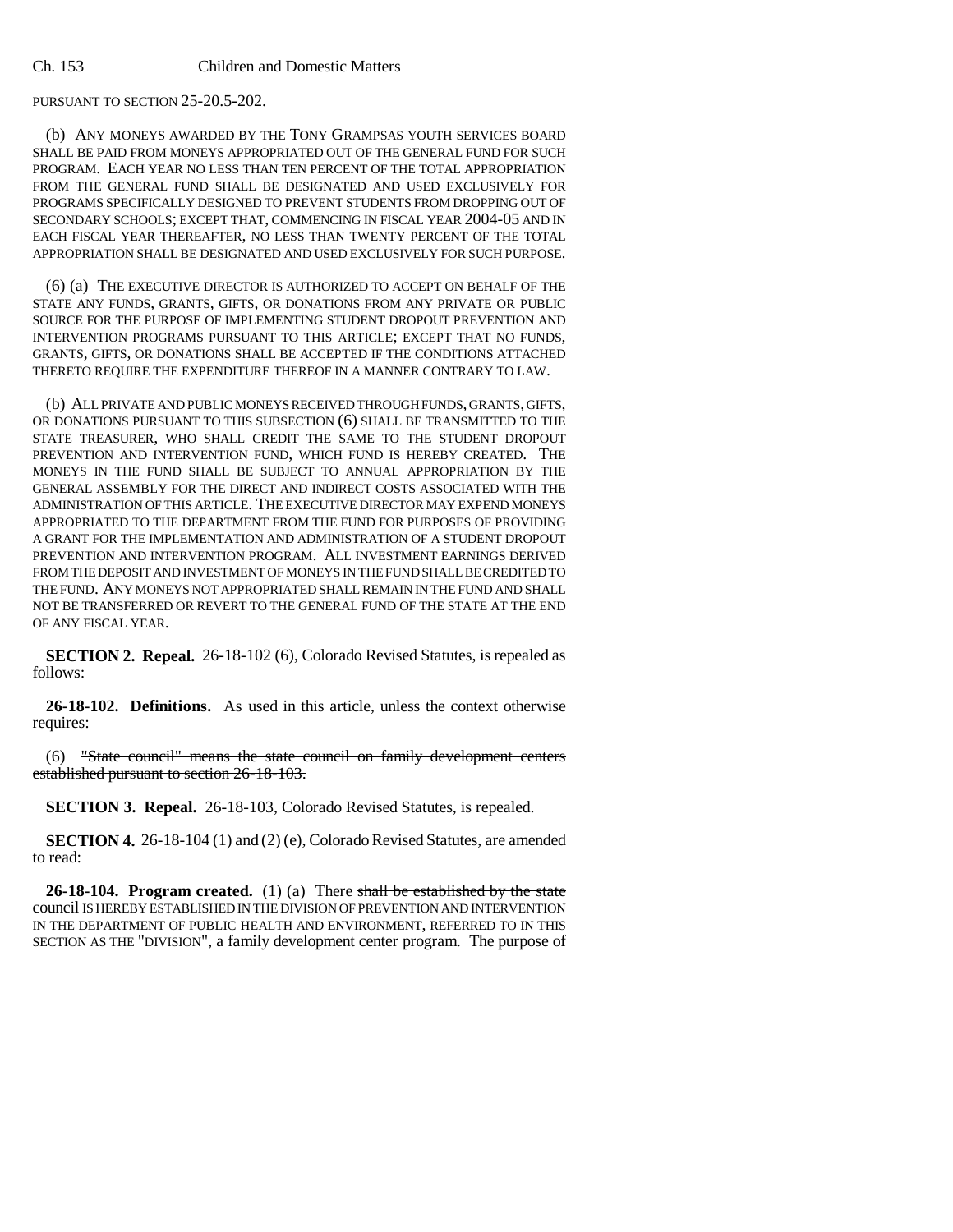said program shall be to provide grants to community applicants for the creation of family development centers through which services for families who live in at-risk neighborhoods are accessible and coordinated through a single point of entry. The program shall be implemented no later than January 1, 1994, and shall terminate no later than July 1, 2000. Moneys for the program may come from appropriations from the general fund or from the family issues cash fund created in section 26-5.3-106.

(b) THE DIVISION SHALL OPERATE THE FAMILY DEVELOPMENT CENTER PROGRAM IN ACCORDANCE WITH THE PROVISIONS OF THIS ARTICLE, THE REQUIREMENTS FOR PREVENTION, INTERVENTION, AND TREATMENT PROGRAMS SPECIFIED IN ARTICLE 20.5 OF TITLE 25, C.R.S., AND THE RULES FOR PREVENTION, INTERVENTION, AND TREATMENT PROGRAMS ADOPTED BY THE STATE BOARD OF HEALTH PURSUANT TO SECTION 25-20.5-106. IN ADDITION, THE DIVISION MAY ESTABLISH ANY OTHER PROCEDURES NECESSARY TO IMPLEMENT THE PROGRAM.

(c) THE FAMILY DEVELOPMENT CENTERS PROGRAM SHALL NOT RECEIVE APPROPRIATIONS FROM THE STATE GENERAL FUND, FROM ANY STATE MONEYS RECEIVED PURSUANT TO THE TEMPORARY ASSISTANCE TO NEEDY FAMILIES FEDERAL BLOCK GRANT, OR FROM THE FAMILY ISSUES CASH FUND CREATED IN SECTION 26-5.3-106. THE DIVISION IS AUTHORIZED TO ACCEPT AND EXPEND ANY GRANTS FROM ANY PUBLIC OR PRIVATE SOURCE FOR THE PURPOSE OF MAKING GRANTS TO COMMUNITY APPLICANTS FOR THE ESTABLISHMENT OF FAMILY DEVELOPMENT CENTERS AND FOR THE PURPOSE OF EVALUATING THE EFFECTIVENESS OF THE FAMILY DEVELOPMENT CENTER PROGRAM. NOTHING IN THIS ARTICLE SHALL BE CONSTRUED TO PROHIBIT A FAMILY DEVELOPMENT CENTER FROM ACCEPTING AND EXPENDING GRANTS OR DONATIONS FROM PUBLIC OR PRIVATE SOURCES.

(2) (e) State agencies and any other publicly funded agency authorized or required by state or federal law or regulations to provide specific services to or for families shall cooperate with family development centers in making services readily available to eligible persons in the most expedient manner possible. Such cooperation may include, but not be limited to, the pooling of public and private funds and funds available to state agencies upon appropriation or transfer by the general assembly.

**SECTION 5.** The introductory portion to 26-18-105 (1) and 26-18-105 (2) and (3), Colorado Revised Statutes, are amended to read:

**26-18-105. Selection of centers - grants.** (1) The state council DIVISION may award a grant to a community applicant for the purpose of establishing a family development center based on a plan submitted to the state council DIVISION by the applicant. The plan shall meet specific criteria which the state council DIVISION is hereby authorized to set, but the criteria shall include at least the following provisions:

(2) The local advisory council for a community applicant awarded a grant pursuant to subsection (1) of this section shall evaluate the overall effectiveness of the family development center annually and shall submit an annual report to the state council in accordance with section 26-18-103 (4) DIVISION IN ACCORDANCE WITH SECTION 25-20.5-108, C.R.S.

(3) In the event the state council DIVISION determines, from any report submitted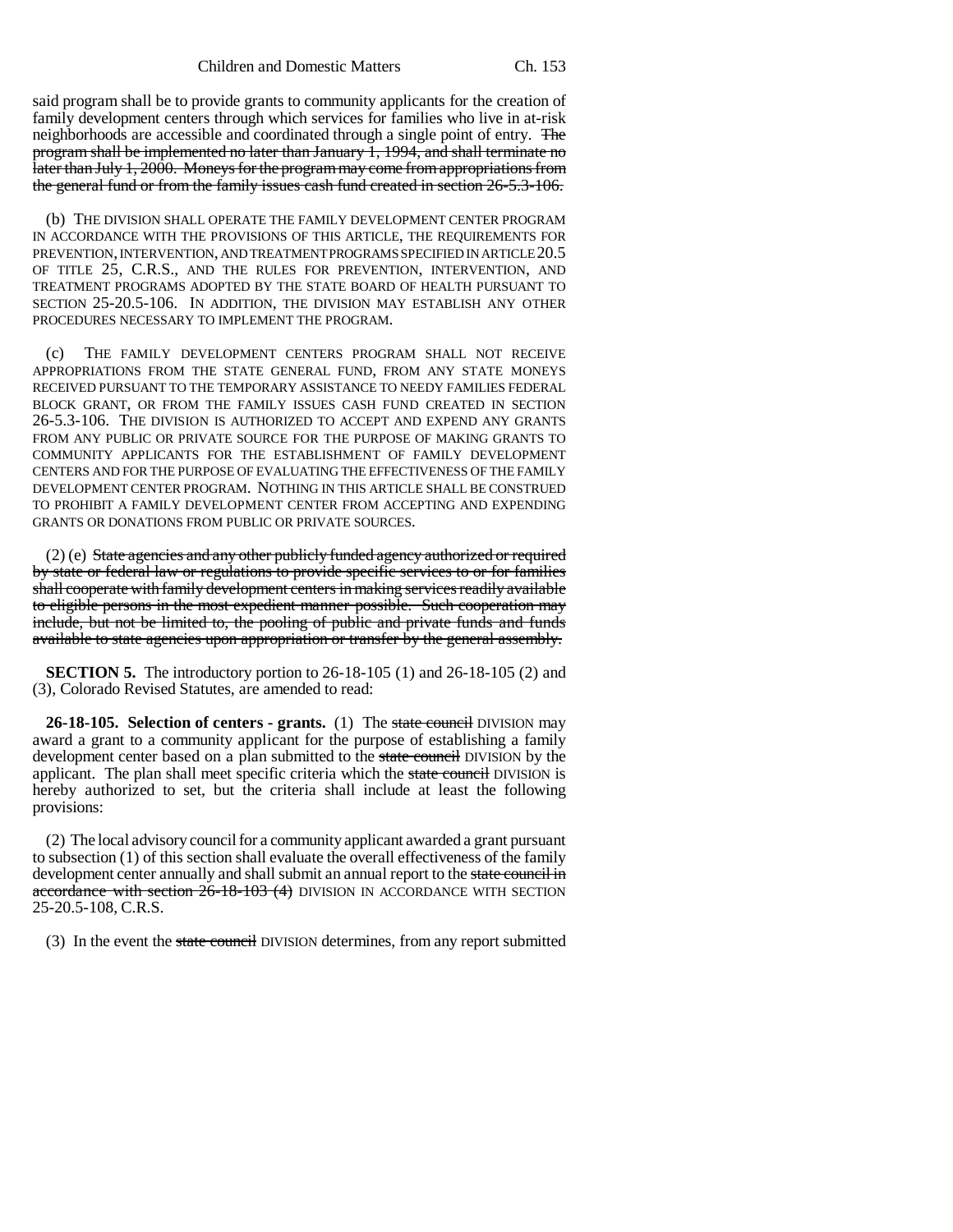by a local advisory council or any other source, that the operation of a family development center is not in compliance with this article or any rule adopted pursuant to the provisions of this article, the state council DIVISION may impose sanctions including termination of the grant.

**SECTION 6.** 26-18-106, Colorado Revised Statutes, is amended to read:

**26-18-106. Repeal of article.** This article is repealed, effective July 1, 2000, or on the date that federal funds are no longer available for this program, whichever comes first 2010.

**SECTION 7. Repeal.** 2-3-112, Colorado Revised Statutes, is repealed.

**SECTION 8. Repeal.** Part 28 of article 32 of title 24, Colorado Revised Statutes, is repealed.

**SECTION 9. Repeal.** Part 4 of article 1 of title 19, Colorado Revised Statutes, is repealed.

**SECTION 10. Repeal.** 2-3-204 (2), Colorado Revised Statutes, is repealed as follows:

**2-3-204. Staff director, assistants, and consultants.** (2) Effective January 1, 1997, in addition to the duties specified in subsection (1) of this section, the staff of the joint budget committee shall assist the state auditor's office in conducting programmatic reviews and evaluations of prevention and intervention programs pursuant to section 2-3-112.

**SECTION 11. Repeal.** 2-3-304 (6), Colorado Revised Statutes, is repealed as follows:

**2-3-304. Director of research - assistants.** (6) Effective January 1, 1997, the legislative council staff shall assist the state auditor's office in conducting programmatic reviews and evaluations of prevention and intervention programs pursuant to section 2-3-112.

**SECTION 12. Repeal.** 19-1-310, Colorado Revised Statutes, is repealed as follows:

**19-1-310. Information related to intervention and prevention programs**  review and evaluation of programs. (1) Notwithstanding any provision of law to the contrary, the state auditor and the state auditor's staff shall have access to all records and information related to the persons served by prevention and intervention programs being reviewed and evaluated pursuant to section 2-3-112, C.R.S., for the limited purpose of conducting such reviews and evaluations. The state auditor is authorized to provide such information to any individual or entity with which the auditor may contract for purposes of conducting such reviews and evaluations. The state auditor's office and any other person or entity assisting the auditor or with whom the auditor may contract for purposes of conducting the programmatic reviews and evaluations shall maintain the confidential nature of the information received pursuant to this section and section 2-3-112, C.R.S., and shall not disclose any confidential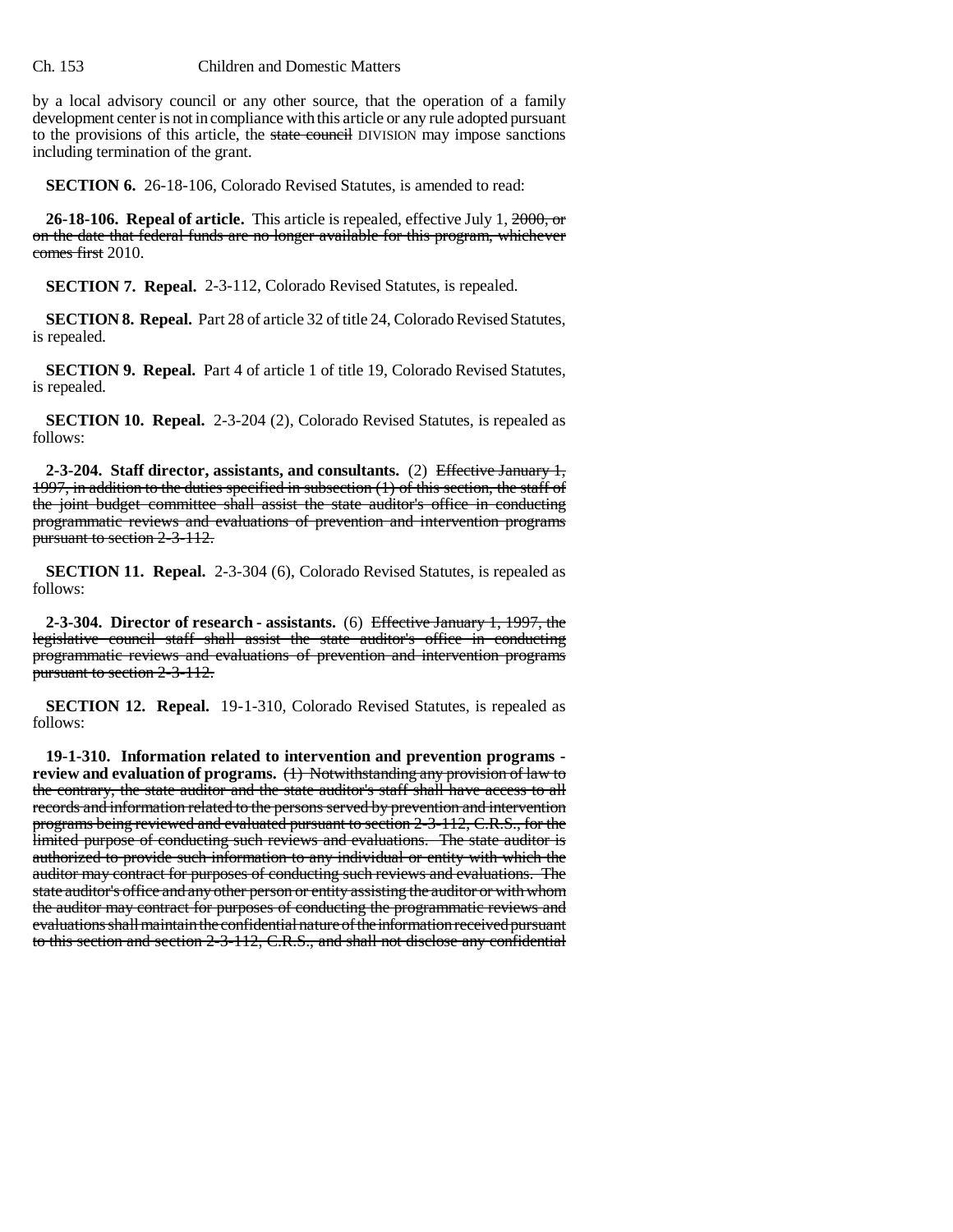## information.

(2) The state auditor shall specify the descriptive information that each executive agency and the judicial department shall provide and the form in which the executive agencies and the judicial department shall provide the information to the auditor's office for purposes of conducting the programmatic reviews and evaluations specified in section 2-3-112 (1), C.R.S.

**SECTION 13.** 24-1-119 (5), Colorado Revised Statutes, is amended BY THE ADDITION OF A NEW PARAGRAPH to read:

**24-1-119. Department of public health and environment - creation.** (5) The department of public health and environment shall consist of the following divisions:

(c) THE DIVISION OF PREVENTION AND INTERVENTION SERVICES FOR CHILDREN AND YOUTH, CREATED IN ARTICLE 20.5 OF TITLE 25, C.R.S.

**SECTION 14. Appropriation - adjustment in 2000 long bill.** (1) For implementation of this act, appropriations made in the annual general appropriation act for the fiscal year beginning July 1, 2000, shall be adjusted as follows:

(a) The general fund appropriation to the department of local affairs, for youth crime prevention and positive intervention grants, is decreased by seven million six hundred seventy-one thousand dollars (\$7,671,000) and 3.0 FTE.

(b) The general fund appropriation to the department of local affairs, for the youth mentoring program cash fund, is decreased by one million two hundred thousand dollars (\$1,200,000).

(c) The cash funds exempt appropriation from the youth mentoring program cash fund, to the department of local affairs, for the youth mentoring program, is decreased by one million four hundred fifteen thousand nine hundred forty-six dollars  $(\$1,415,946).$ 

(2) For implementation of this act, appropriations made in the annual general appropriation act for the fiscal year beginning July 1, 2000, shall be adjusted as follows:

(a) The appropriation to the department of public health and environment is increased by ten million two hundred eighty-six thousand nine hundred forty-six dollars (\$10,286,946) and 5.5 FTE. Of said sum, eight million eight hundred seventy-one thousand dollars (\$8,871,000) shall be from the general fund; one million four hundred fifteen thousand nine hundred forty-six dollars (\$1,415,946) shall be cash funds exempt from the youth mentoring program cash fund reserves.

(3) (a) In addition to any other appropriation, there is hereby appropriated, out of any moneys in the general fund not otherwise appropriated, to the department of public health and environment, for the fiscal year beginning July 1, 2000, the sum of two hundred thirty-eight thousand four hundred eighty dollars (\$238,480) and 3.5 FTE, or so much thereof as may be necessary, for the implementation of this act.